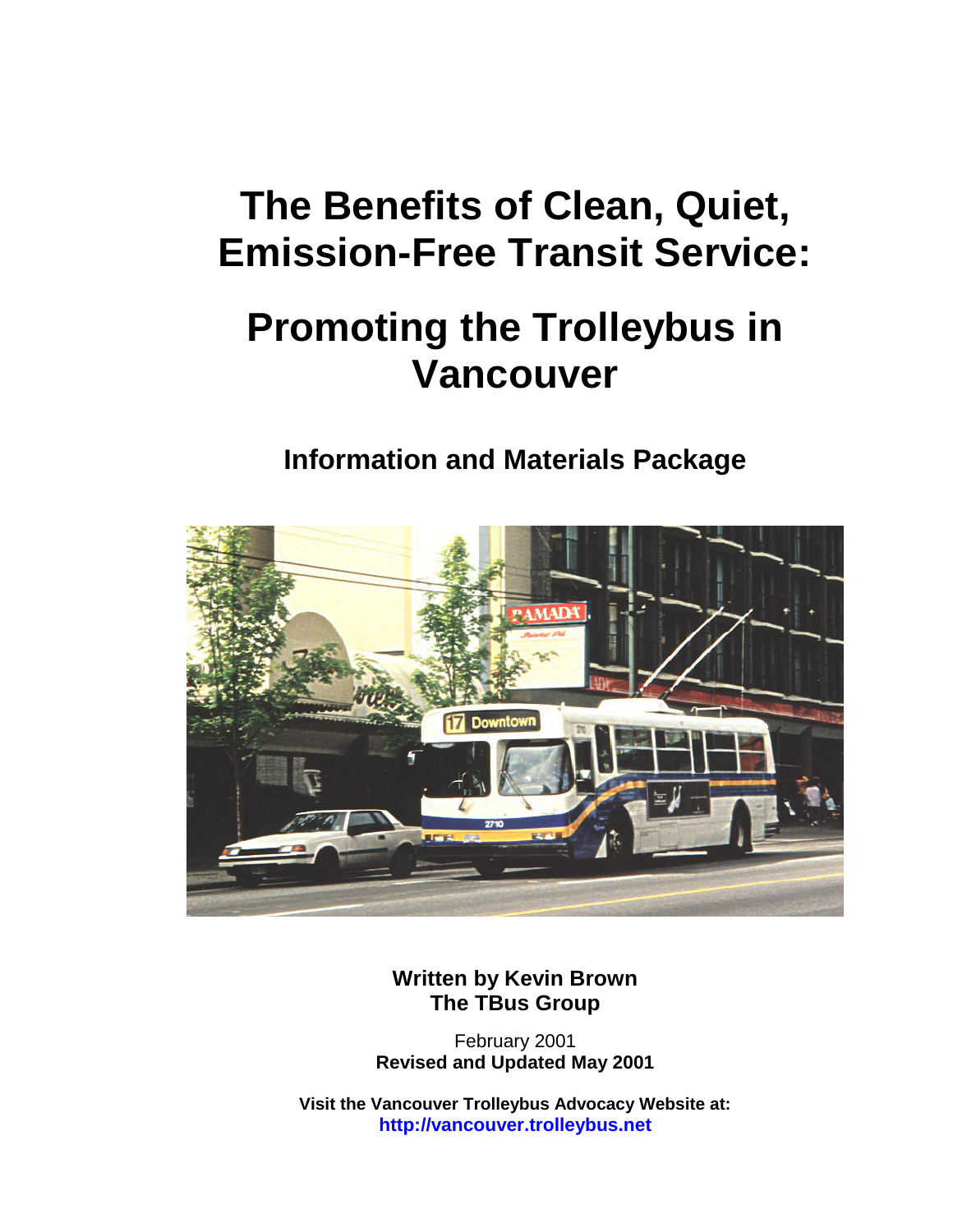### **Promoting the Trolleybus in Vancouver Information and Materials**

#### **Background**

Vancouver has successfully operated revenue trolleybus service since August 16, 1948. The current fleet consists of 244 40-foot vehicles manufactured by Flyer Industries Limited of Winnipeg, Manitoba. Purchased new in 1982-83, these vehicles are equipped with Westinghouse Chopper Control systems for smooth performance and energy efficiency. Energy saving regenerative braking and battery auxiliary power for limited off-wire travel are two additional noteworthy features. The peak weekday trolley bookout is around 221 vehicles, with a number of diesel buses being dispatched for service on trolley routes because there are not enough trolleys to fill all runs.<sup>57</sup> The vehicles are employed on the busiest routes in Vancouver and have held up well considering the extreme conditions under which they must operate. However, after 18-19 years of service, they are approaching the end of their life cycle. The life expectancy of these vehicles is about 20 years, at least three years longer than a comparable diesel-powered bus. $57$ 

#### **Size, Value and Condition of the System**

The Vancouver system comprises about 309 one-way kilometres of overhead wire and twenty rectifier substations that convert AC current to the 600 Volt DC power required to operate the trolleys. A combination of aerial and underground feeder cable is used to power the overhead wire network. Sections of underground feeder cable connect some substations into the system. Underground feeder cable also powers a section west of Blanca Street leading to UBC and is also located along Kingsway east of Boundary to power the line to Metrotown Station in Burnaby. A conservative estimate of the cost to build such a system today would be in the range of \$180 to 185 million dollars.<sup>57</sup> (A ballpark cost figure for the installation of trolley infrastructure is about \$1 million per two-way kilometre. This can vary depending on the amount "special work" required—eg. switches and crossovers— and on the type of feeder system, size and type of substations used, etc. Straight overhead wire without significant "special work" costs in the range of \$600,000 to 700,000 per kilometre.**)** 57

The trolleybus infrastructure in Vancouver is very well maintained through an ongoing pro-active maintenance program under the direction of the Trolley Overhead Department at Coast Mountain Bus Company. Given expected patterns of use and the high quality of maintenance work, the life expectancy of the current infrastructure has been conservatively estimated at another 25-30 years.<sup>57</sup>

Fairly new additions to the system include a 3.0 km line to Metrotown Station opened in 1986. That same year extensions to Joyce Station (0.6) km, Nanaimo Station (0.3) km and  $29<sup>th</sup>$  Avenue Station (0.3) km were also completed. In 1988, a 3.0 km section was completed to extend the Broadway, Fourth and Tenth Avenue services into the University of British Columbia. The replacement of older style mercury arc rectifier substations with new, state-of-the-art equipment was completed in  $1993<sup>62</sup>$  The Trolley Overhead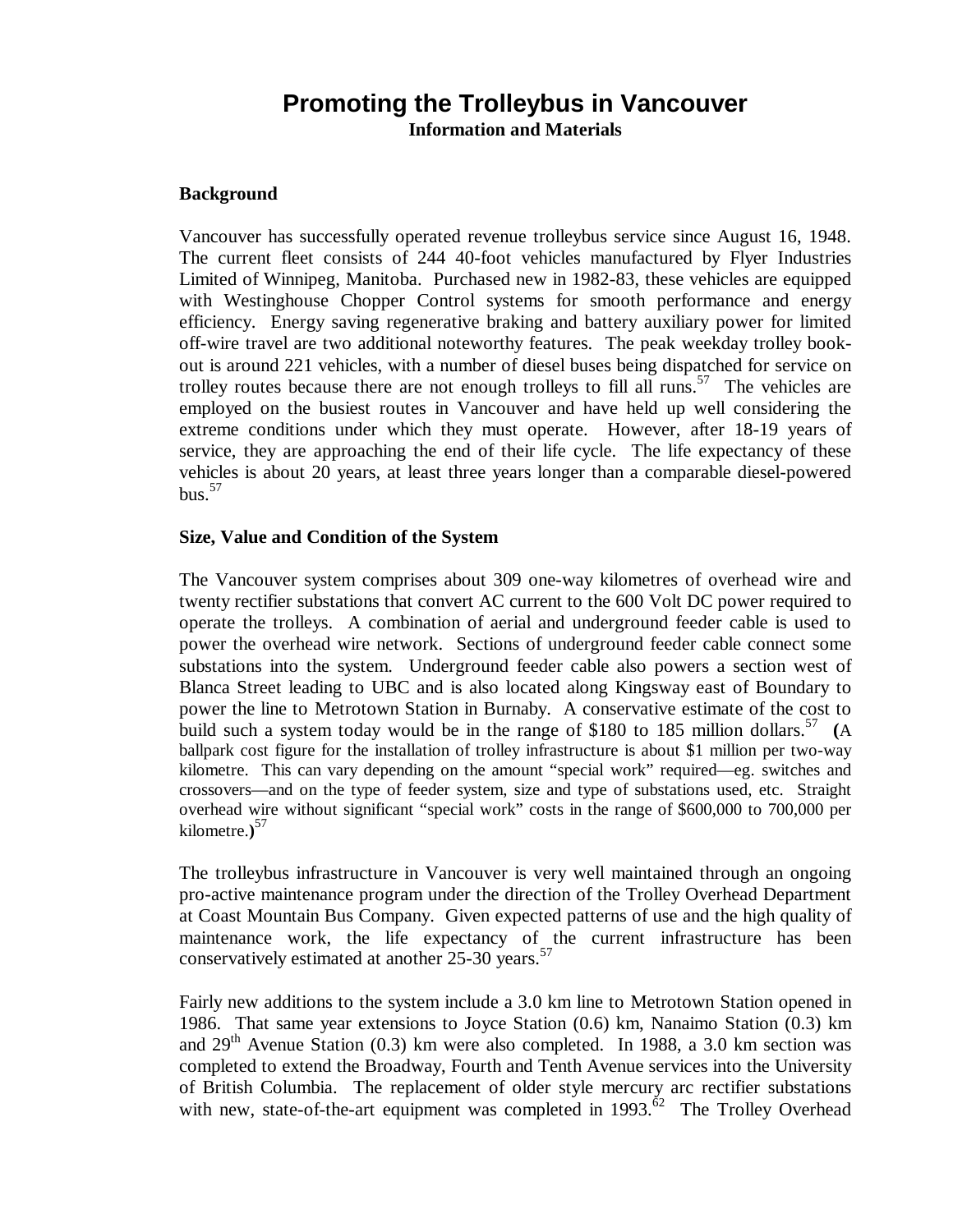Department has replaced and upgraded older hardware and suspension fittings throughout the system, as well, in recent years.

### **Extent of Use of the Infrastructure**

For the most part, the Vancouver network is well utilized. There are three significant sections of the overhead network along which scheduled trolley service has been discontinued, although they are still used by trolleys heading into and out of service. These are the Hastings express wire that stretches for 10.8 km along East Hastings Street, the overhead along  $41<sup>st</sup>$  Avenue between Crown and Joyce Station, and a section running along West Pender and Georgia Streets to Chilco Loop at Stanley Park. All peak hour bus trips on Route 41, the  $41<sup>st</sup>$  Avenue service, were recently extended to UBC, and without a westward extension of the overhead, trolley service on this route is not possible. Although trolley service to Stanley Park was suspended in 1992 due to traffic hazards associated with the left turn into Chilco Loop, a plan was approved in July 2000 to return trolley service to this area by Spring of 2002. The Vancouver system also contains numerous sections of wire--particularly in the Downtown area--that are not utilized for regular service, but which can be used for detours or to turn back trolleys in the course of managing on-road incidents. This enables maximal use of the trolley system in the event of disruptions. *Because of its extent and condition, the Vancouver system is assured excellent utility value in the long term*.

### **Power Consumption and Energy Efficiency of Trolleybuses**

A widely accepted average figure for trolleybus power consumption in North America is about 3.0 kWh per kilometre of travel, including line losses in power transmission.<sup>61,44</sup> The average consumption in Vancouver works out to about 2.7 kWh per  $km<sup>24</sup>$  The Westinghouse Chopper Control systems on Vancouver's current vehicles are a power saving feature. In addition, regenerative braking allows trolleys to "feed" power back into the lines for use by other vehicles in the vicinity. These two features alone are estimated to reduce power consumption by up to 40% over vehicles not so equipped.<sup>43</sup>

The trolley's average power consumption translates into about 10 megajoules of energy per km. The energy consumption of a typical 40 foot diesel bus under similar load conditions is about 24 megajoules, meaning that *the trolleybus is more than twice as* energy efficient as the diesel.<sup>60</sup> This is illustrated on Chart 1. Where energy savings are concerned, in particular energy derived from non-renewable resources, the trolleybus is a clear leader. The trolley not only uses power efficiently, but in Vancouver its power supply is chiefly hydroelectricity, which is a renewable resource.

#### **Environmental Factors**

*Air Pollution, Health and Mortality*

The state of the environment is a matter of increasing concern globally. In particular, pollution in urban centres is reaching alarming levels. Motor vehicle exhaust from cars, trucks, buses and other mobile sources is to blame for a significant portion of that pollution--over 75% of all air contaminant emissions in the Vancouver area.<sup>28</sup> The Suzuki Foundation reports that, in Canada, at least 8% of all non-accidental deaths can be directly linked to air pollution.<sup>10</sup> This translates into  $16,000$  premature deaths each year.<sup>10</sup> The number of people suffering from respiratory ailments is rising significantly.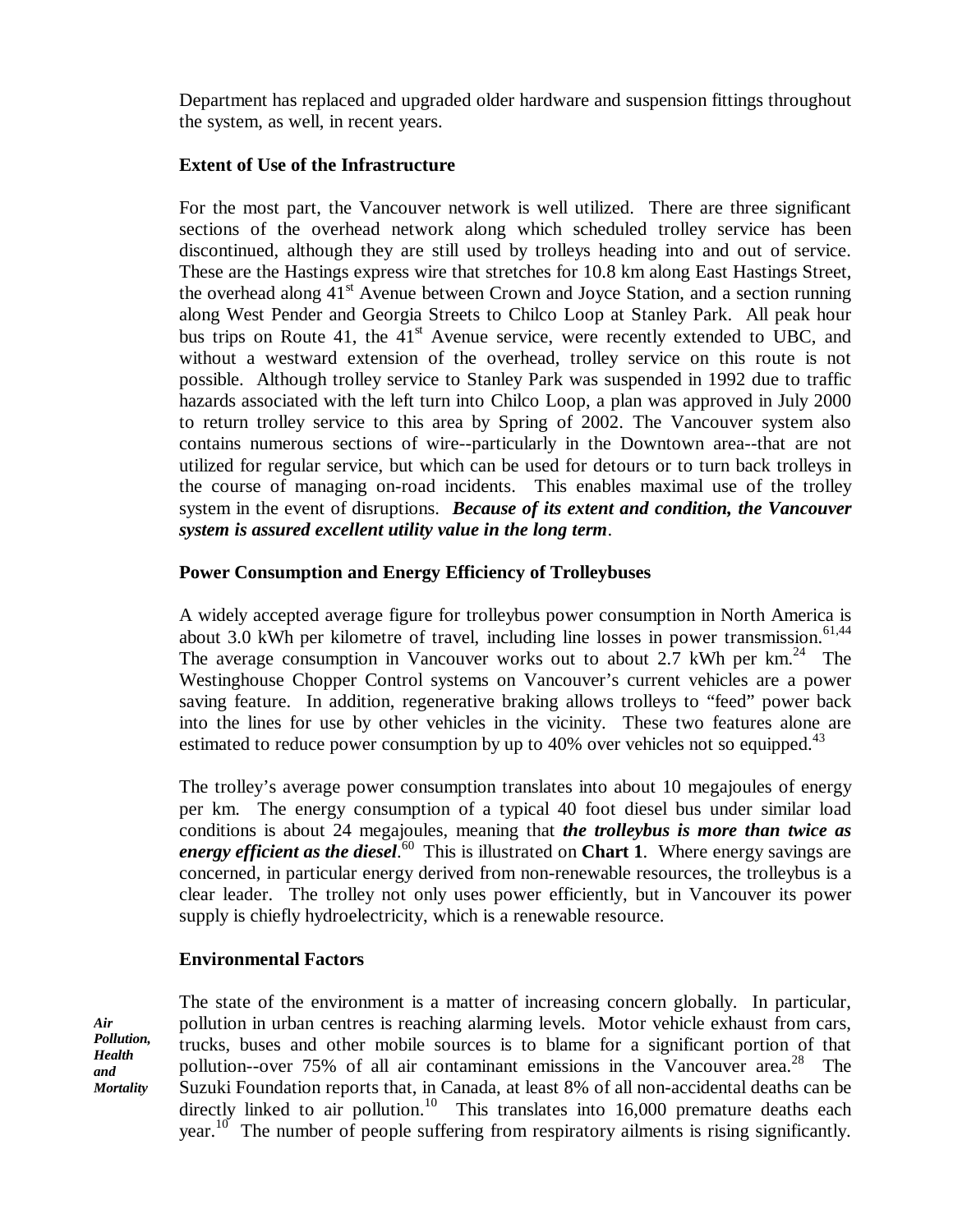## Comparative Energy Consumption (in MJ per vehicle km)



Source: BC Transit (1994)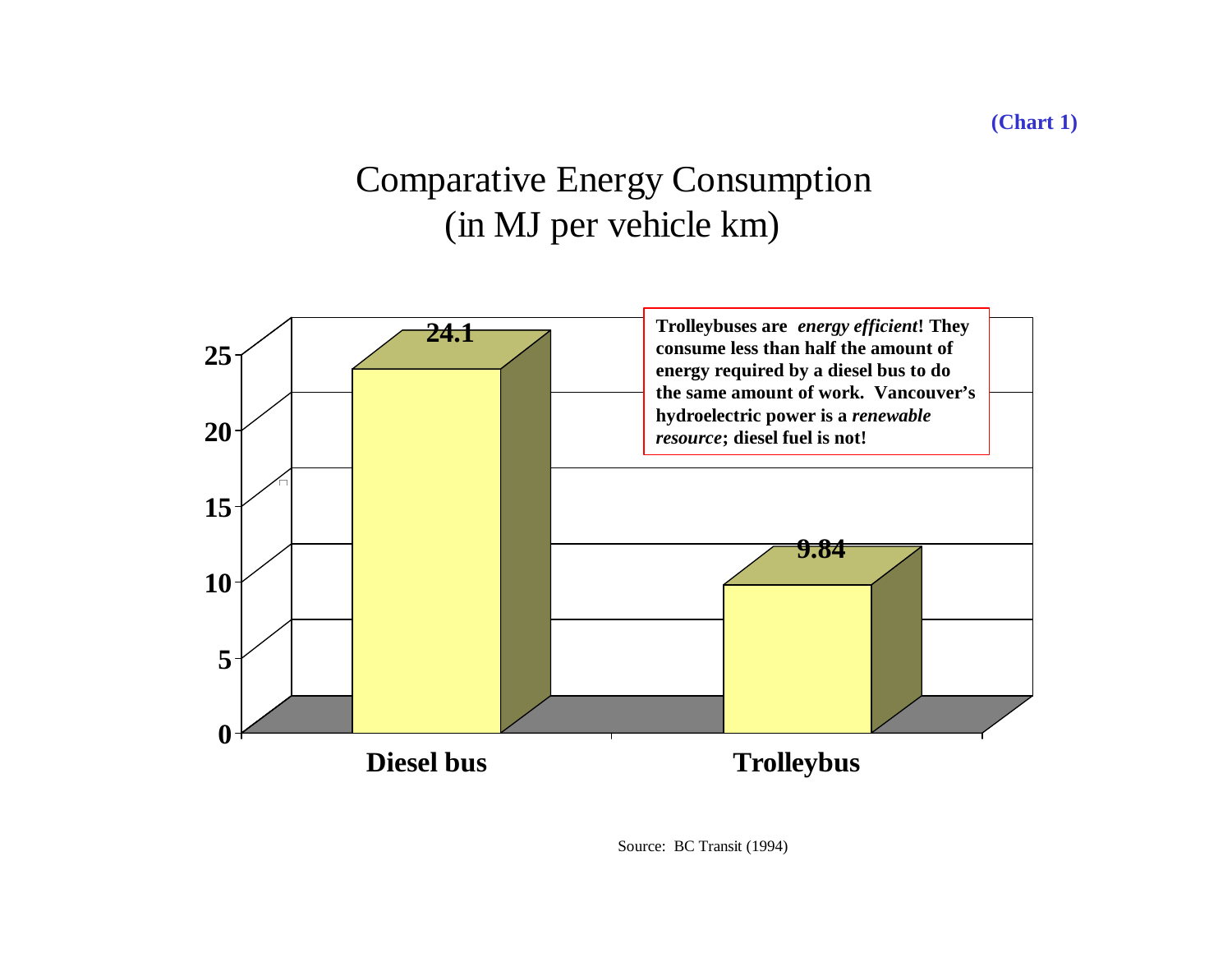Hospitalization of young children in Canada for asthma increased by 28% among males and 18% among females between 1980 and 1990. $^{41}$  The City of Toronto Environmental Task Force estimates that health care costs resulting from vehicle emissions in the greater Toronto area total over \$5 billion dollars annually, with about 1,800 premature deaths directly attributable to air pollution.<sup>10</sup> A comparison of the mortality figures from pollution with traffic fatality data indicates that air pollution is responsible for more annual deaths in the GVRD than traffic accidents. These statistics indicate that *reducing the number of pollution-producing vehicles of all types on our roads is a task that must be pursued out of necessity today, for our own well-being as well as that of future generations*.

As the population in the Greater Vancouver Regional District (GVRD) continues to grow by some 40,000 people each year, <sup>56</sup> residents will find it difficult to escape the rising pollution from increasing travel demands and increasing numbers of vehicles on the roads. Indeed, good public transit will attract commuters away from Single Occupant Vehicles, but higher transit use will also mean more buses and more pollution from transit sources unless some of these vehicles are emission-free. Case in point: A recent move to expand the trolley system in Athens, Greece followed reports that estimated transit's share of the noxious pollutants to be between 20 and  $40\%$ .<sup>64</sup> In the United States, diesel-powered transport makes up just 6% of all the miles driven, yet it produces 40% of all the smog related chemicals and, in larger cities, up to half the airborne soot (particulate).<sup>1</sup> Clearly, adding more diesel-powered vehicles to the transit fleet is undesirable where other options exist.

In the GVRD and in particular in Vancouver, transportation planners have a clear choice in certain transit corridors of what kind of vehicle they choose to operate. Their decisions can set a precedent for making the GVRD a greener place and enhancing the quality of life in the entire region. The choice of operating a multi-modal transit system that includes trolleys also affects the image of the region in terms of environmental commitments and the perceived quality of its transit system. Trolleybuses have considerable environmental associations and are typically found in cities that offer a higher quality of transit service. $63$ 

**Chart 2** describes the basic emissions that result from the combustion of various fossil fuels and contribute to poor air quality as well as the greenhouse effect (global warming). The first six of these are known as "*air contaminant emissions*" (ACE's) or "*common air contaminants*" (CAC's). They have toxic properties and contribute to health problems. Nitrogen oxides (NOx) alone and in reaction with hydrocarbons and CO constitute the greatest contributor to smog (ground level ozone). Diesel engines, in particular, produce high quantities of NOx. NOx and nitrogen dioxide (NO2) levels have risen in the GVRD over the past 10 years and are continuing to rise.<sup>47</sup>

The magnitude of the health affects caused by these emissions are largely determined by levels of exposure--exposure usually being the highest and risk being the greatest at locations nearest the source. In other words, the greatest health risk from vehicle emissions is in the streets where the emissions are released, but greater distance from the source by no means eliminates the risk. The quantity of fresh air required to dilute or remove these emissions completely is so great that they invariably have an impact on regional air quality. Calculations done in Edmonton, Alberta in 1984 showed that the amount of fresh air required to dilute the monthly NOx emissions from diesel transit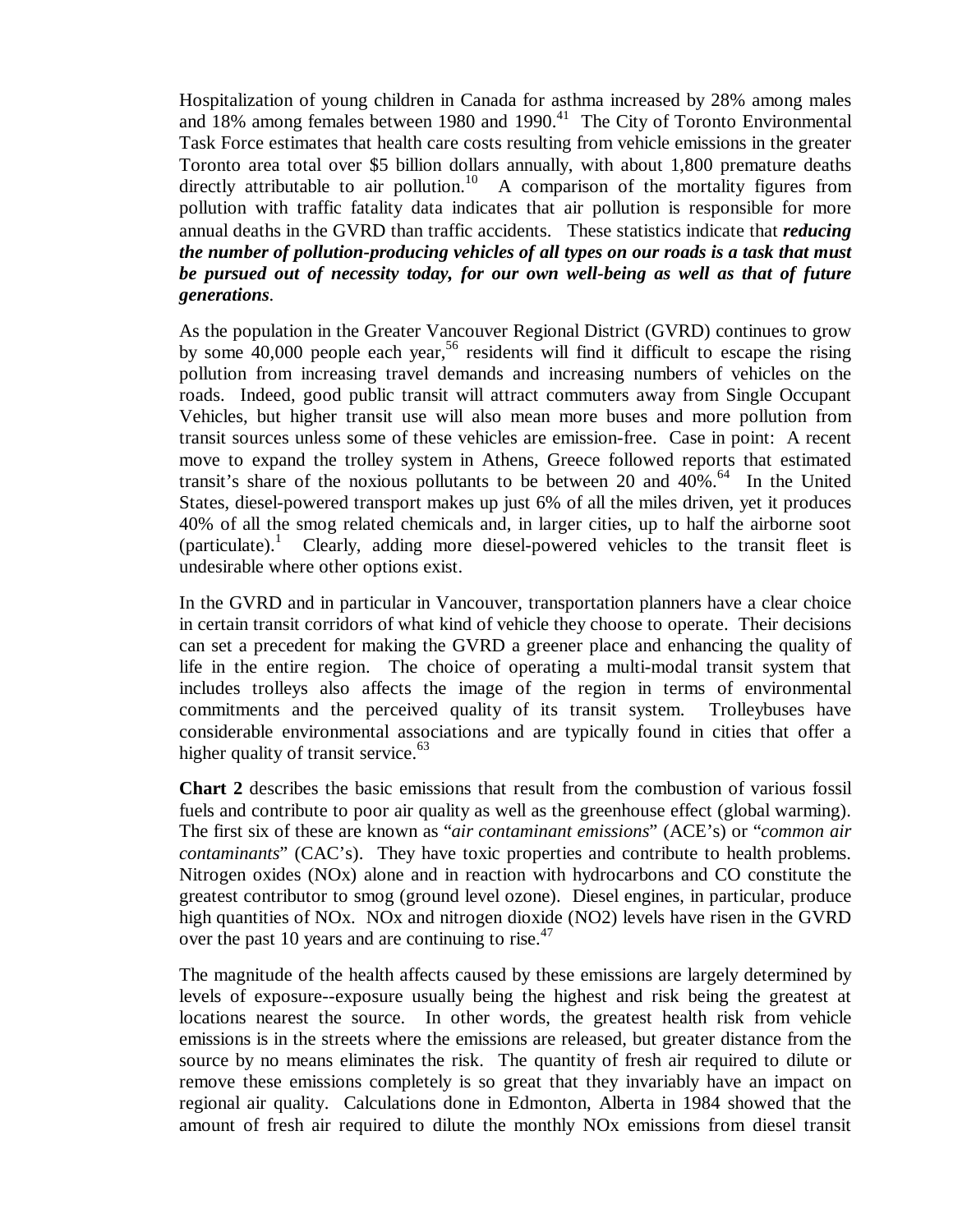## **Description of Transportation Emissions (Chart 2)**

**Hydrocarbons (HC):** Essentially unburned fuel. Hydrocarbons are a significant contributor to poor air quality. They have toxic properties. In sunlight, they combine with NOx to form *ground level ozone* (smog). Ground level ozone is a major concern in Canadian cities, particularly during the summer months.

Carbon Monoxide (CO): A toxic gas that induces headaches, loss of visual acuity, drowsiness and decreased motor coordination. CO undermines the blood's ability to carry oxygen, and high levels may con tribute to heart attacks. Contributes to smog as it combines in the atmosphere with NOx; also makes it more difficult for the atmosphere to cleanse itself of chlorofluorocarbons, which cause deterioration of the earth's protective ozone layer. Implicated in global warming (climate change) as a *greenhouse gas* and typically assigned a GWP\* value of 1.6 or 3.0. Gasoline engines produce relatively large amounts of carbon monoxide.

**Nitrogen Oxides (NOx):** A mixture of oxides of nitrogen, including ni tric oxide (NO), nitrous oxide (N2O) and nitrogen dioxide (NO2). Results in the brown composition of smog and is a very significant contributor to poor air quality. Most often the primary target of emissions reduction programs in urban areas, NOx has been shown to affect health, contributing to asthma and other respiratory problems. It suppresses growth of vegetation and corrodes metals. The NO component of NOx is slowly oxidized to NO2, which is a poisonous gas. In combination with the moisture in t he lungs, NO forms nitric acid. NOx also combines with atmospheric water to produce nitric acid, a component of acid rain. NOx is considered a *greenhouse gas* and is typically assigned a GWP\* value of 7. Diesels produce NOx in greater quantities than other engine types.

**Sulphur Oxides (SOx):** Substances formed by the combustion of sulphur in fuel, including sulphur dioxide (SO2). Sulphur oxides react with atmospheric water, contributing to acid rain. They are also considered a lung irritant. In terms of global warming, they have been shown to exert a *global cooling effect* (opposite of the greenhouse effect). Diesel engines and coal -fired power plants are significant contributors of atmospheric SOx.

**Particulate Matter (PM):** Inhaleable particles such as small bits of oil, fuel, carbon and soot. They vary in size, some are visible as black smoke, others are microscopic and cannot be seen with the naked eye. Scientists now agree that the microscopic, invisible variety are the most harmful. These part icles contain toxic and carcinogenic substances. They affect the respiratory system, causing asthma and other chronic respiratory ailments. (Respiratory ailments are the fourth leading cause of death in the industrialized world and a growing health conce rn; asthma alone costs some \$11 billion in health dollars annually in the U.S. and is a continuing health concern in the GVRD and other urban centres.) They also cause various types of cancer and have been linked to heart disease. Diesel engines are resp onsible for a large percentage of inhaled particulate matter from transportation sources, and it is generally agreed that diesel particulate is the most toxic.

Volatile Organic Compounds (VOC): A variety of organic compounds that form toxic aerosols. Inhalation of these substances can lead to lung problems, asthma and other ailments. Some, such as benzene, toluene and formaldehyde, are strong carcinogens and are responsible for much of the cancer -causing potential of transportation emissions.

**Carbon Dioxide (CO2):** A by-product of the combustion of carbon containing fuels. CO2 is a *greenhouse gas* and is considered the primary contributor to global warming. Assigned a GWP\* value of 1.

\*GWP = Global Warming Potential, the potential of a substance to cause global warming relative to carbon dioxide.

(Sources: Environment Canada, US Environmental Protection Association, American Lung Association, NAAVC, TransLink, ETS, Diesel Fuel News)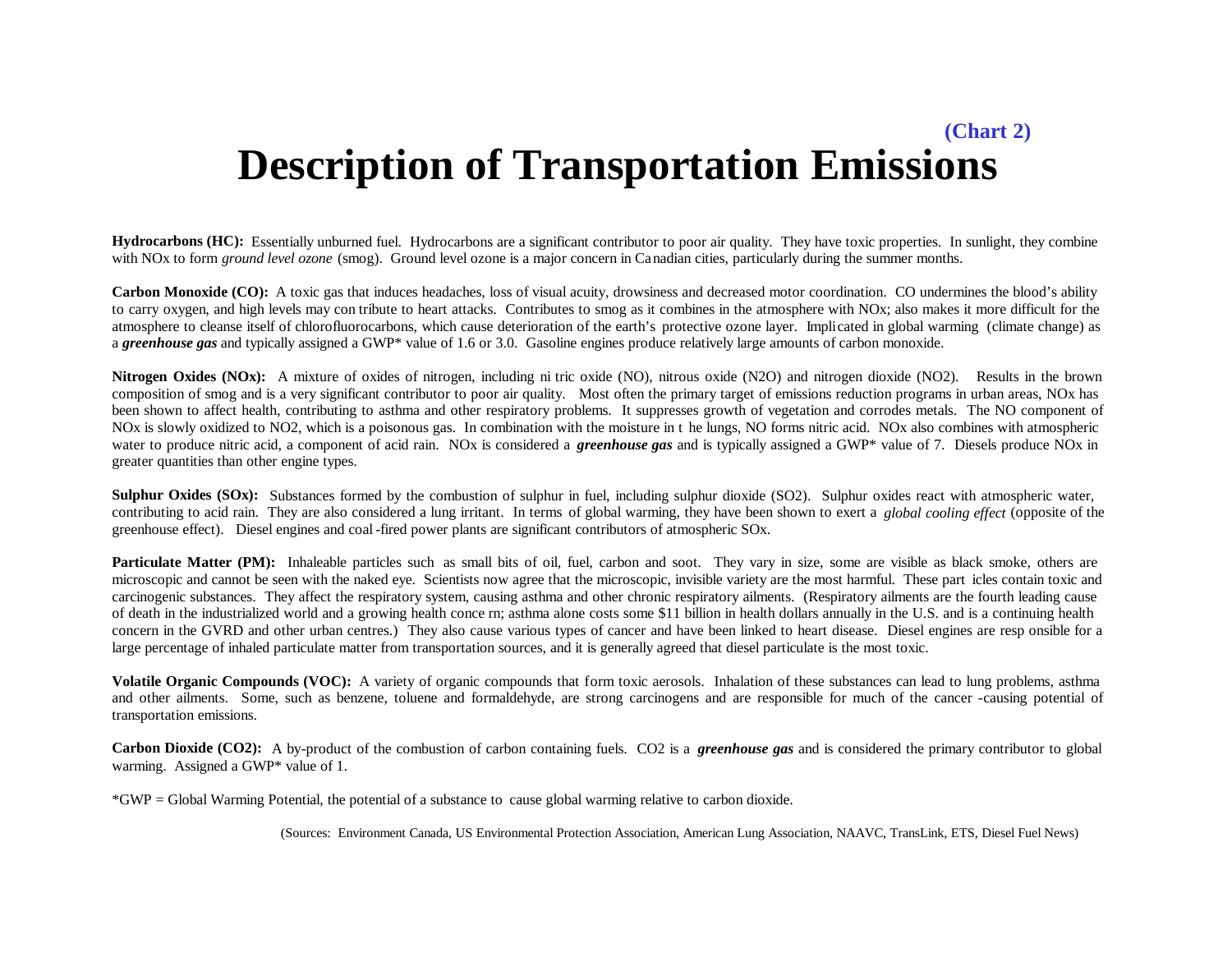buses to a level where they no longer posed a risk was enough to cover the entire city 9 km deep!<sup>12</sup> Although today's vehicles have slightly different emissions profiles, more than twice the number of diesel buses currently operate in the GVRD than did in Edmonton at the time this calculation was done.

*Comparison of Air Contaminant Emissions for Diesels and Trolleys*

**Chart 3** compares the levels of *air contaminant emissions* produced by different technologies and different power sources. The chart illustrates a typical emissions profile for conventional diesel buses, 'clean' diesel buses, trolleybuses powered by a coal-fired power plant, trolleybuses powered by a gas-fired plant and trolleybuses powered by hydroelectricity. Notice the level of emissions for the combination of trolleybus technology and hydroelectric power is ZERO. *In Vancouver, practically all power fed into the trolley system is hydroelectrically generated, making the trolleybus essentially a ZERO EMISSION VEHICLE.*26,40 Note additionally that hydrocarbon emissions, CO and NOx are lowest for trolleybuses *regardless* of the electricity source, so even the introduction of power from fossil fuelled plants into the system does not change the cleaner status of the trolleybus in relation to its diesel counterpart.

The combined total amount of air contaminant emissions per million km of service for trolleybuses in Vancouver is essentially ZERO. **Chart 4** compares this to the combined total amount of air contaminants for a million km of new technology 'clean' diesel service. Each year, trolleybuses provide over 12 million km of service and around 60 million total trips in the GVRD, all without contributing any significant contaminants to the regional air*.* <sup>62</sup> *The replacement of trolleybuses in Vancouver with any internal combustion technology would effect a marked increase in pollution from transit sources and increase the average emissions per passenger on the transit fleet*.

*Toxins in Diesel Exhaust* The California Air Resources Board (CARB) recently made very strict rulings that will force the acquisition of zero emission vehicles among larger transit operating companies in that state.<sup>8</sup> They have also examined the effects of diesel exhaust on air quality as well as its health hazards extensively. In addition to the major emissions of HC, CO, NOx, SOx and particulate matter, a 1998 report by the Natural Resources Defense Council (NRDC) provides a list of other toxins found in diesel exhaust. There are over 40 different toxins, listed in **Chart 5,** including such commonly known poisons as arsenic, benzene, cyanide, formaldehyde, lead, mercury, phosphorus and toluene.<sup>25</sup> The diesel bus spews these poisons into the streets, in the midst of pedestrians and transit users and very often directly into human airways. Particulate is especially toxic. This and other harmful substances emitted by the diesel engine are known to remain suspended in the ambient air for more than 15 minutes after the passing of a diesel bus.<sup>25</sup> British studies involving residents living adjacent to transportation corridors found diesel particulate lodged deep in the lung tissues of infants and young children; a direct link was established between exposure to diesel exhaust and inflammation of the respiratory tract.<sup>32</sup> The diesel's contribution to rising asthma and respiratory disease rates is proven.

*'Clean' Diesel* With the advent of cleaner combustion technologies and exhaust treatments, the per-km contaminant emissions from diesel engines are declining. Over half the diesel bus fleet operated by Coast Mountain Bus Company in the GVRD currently consists of so-called  $c$ lean' diesel buses.<sup>13</sup> The continued replacement of older diesel buses with newer ones of the 'clean' diesel variety will continue to help reduce specific emissions from transit sources. But it must be emphasized that even the 'cleanest' diesel buses do not compete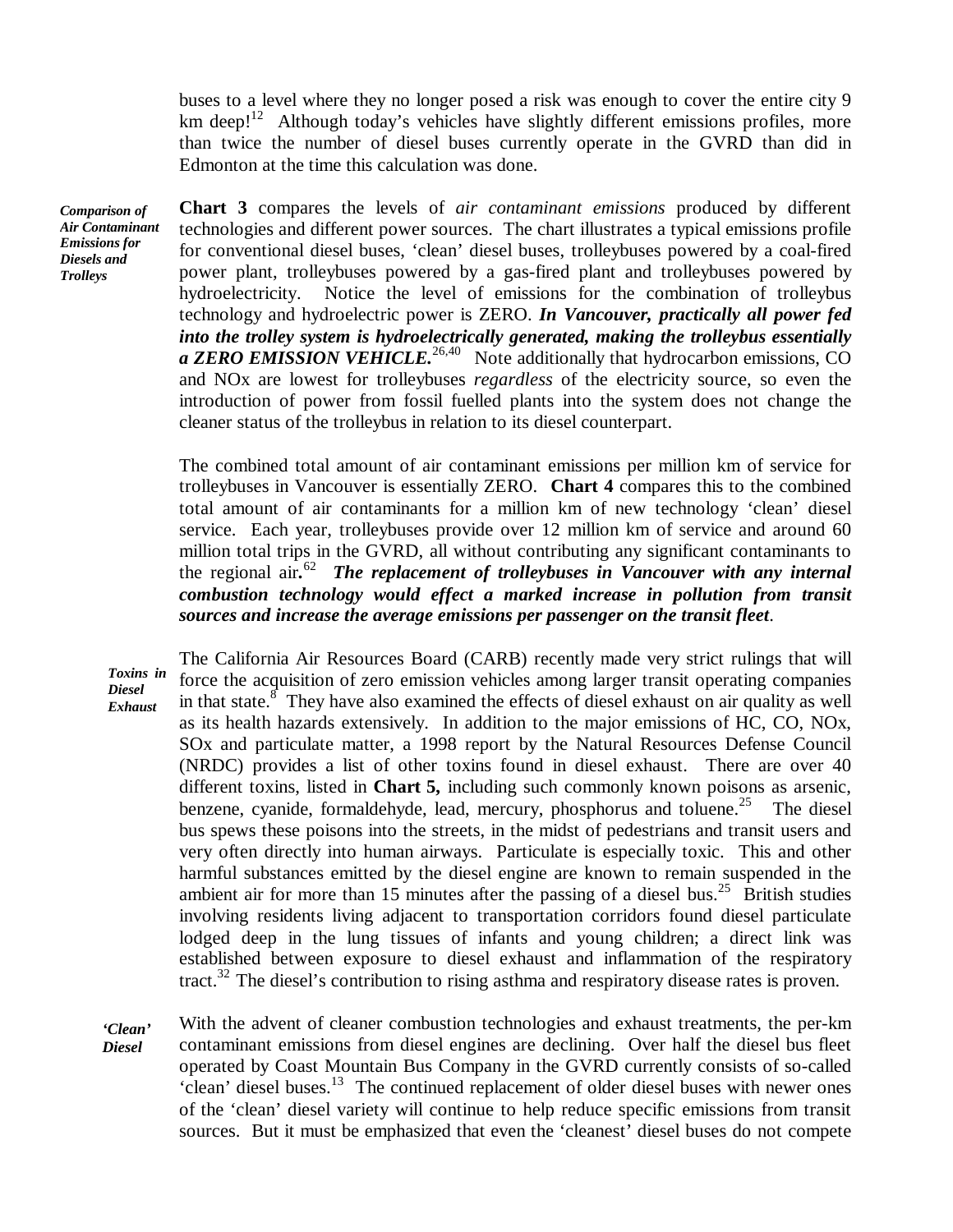## **Air Contaminant Emissions by Mode/Power Source (in g/km)**

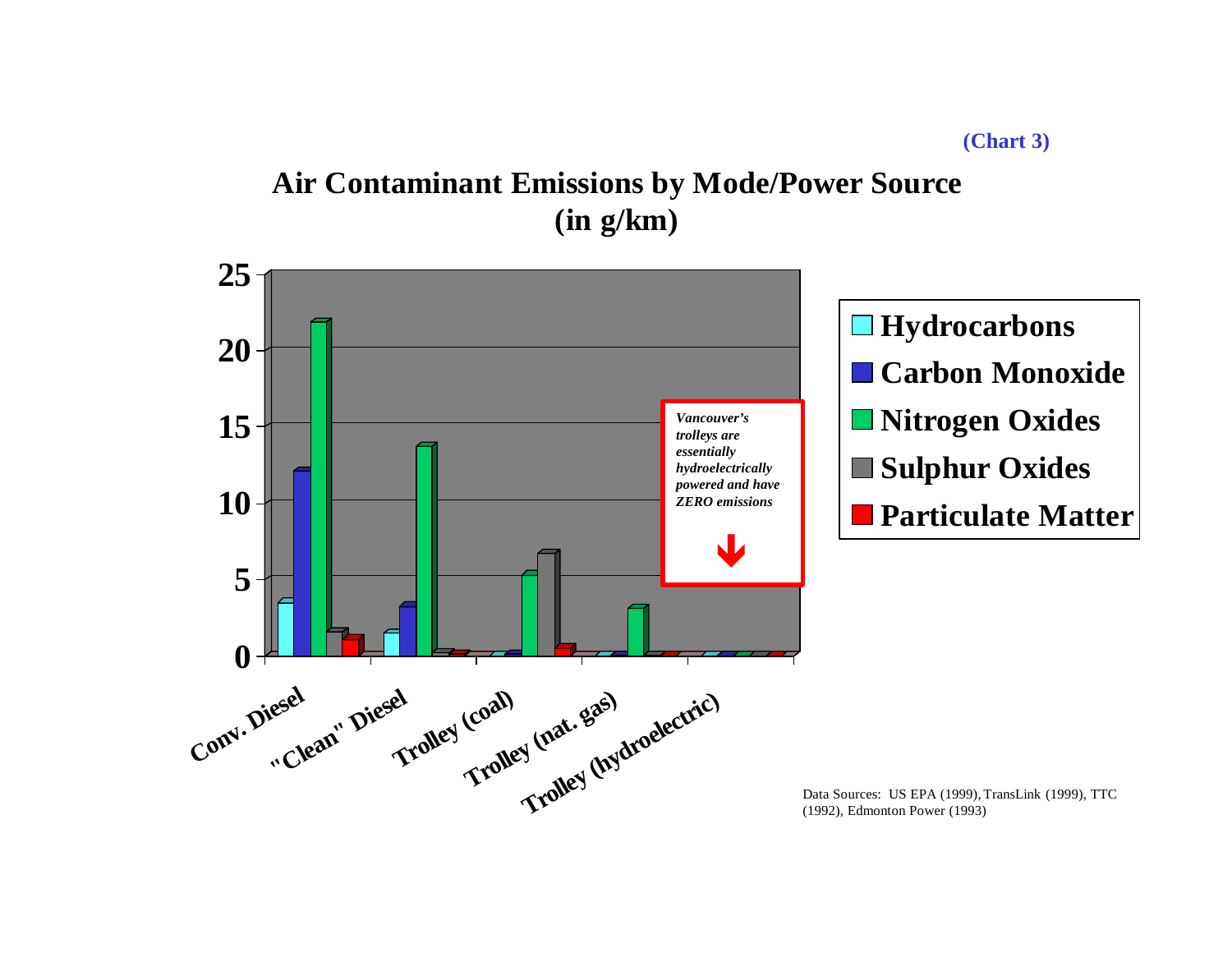## **Total Air Contaminant Emissions per Million Kilometres (in tonnes)**



*Air Contaminant Emissions* **include Hydrocarbons, Carbon Monoxide, Nitrogen Oxides, Sulphur Oxides, Particulate Matter.**

Data Sources: US EPA, OTT, TransLink (1999)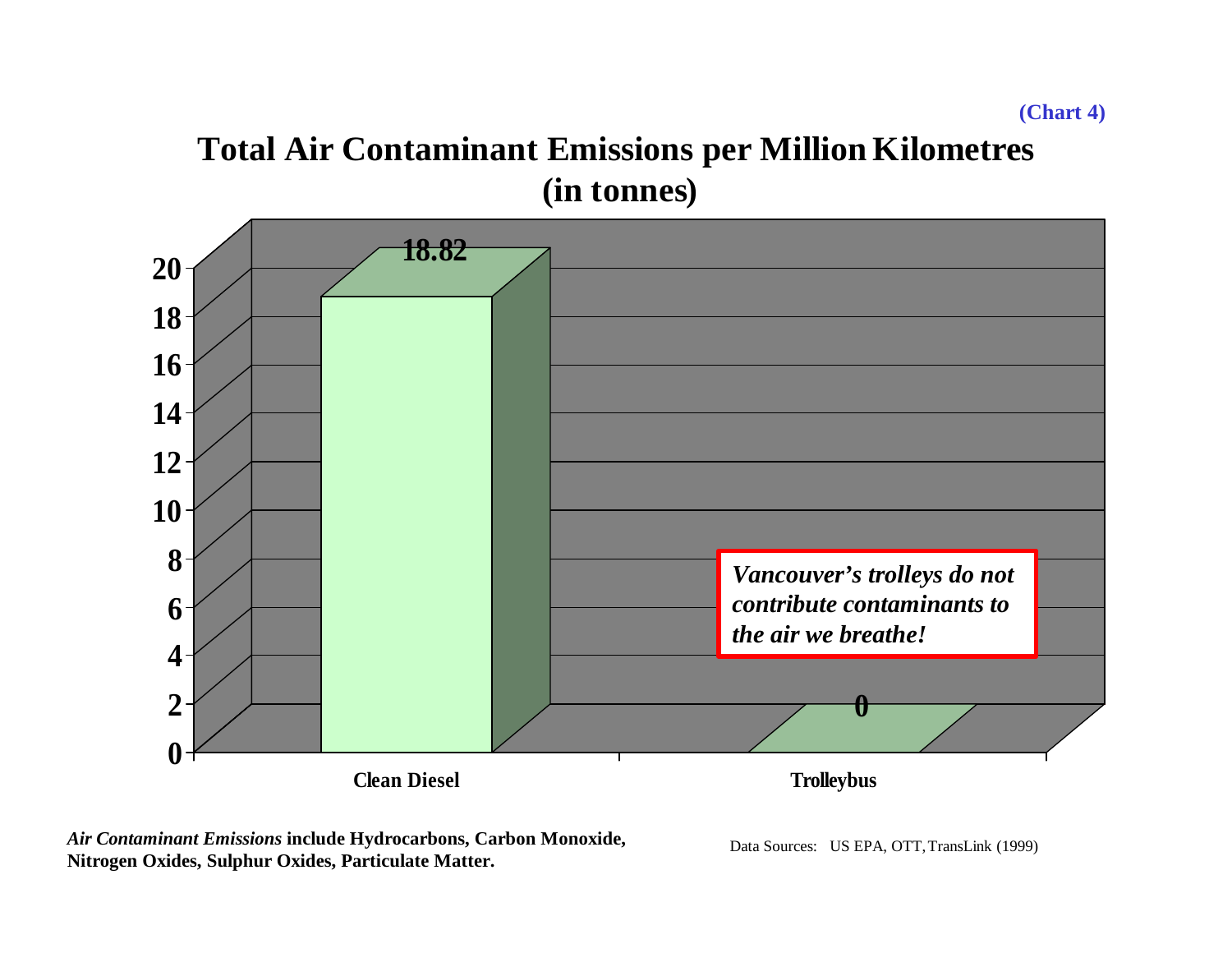### **(Chart 5)**

## **Toxins identified in Diesel Exhaust by the EPA**

| Acetaldehyde               | Inorganic lead                                 |
|----------------------------|------------------------------------------------|
| <b>Acrolein</b>            | <b>Manganese compounds</b>                     |
| Aniline                    | Mercury compounds                              |
| <b>Antimony compounds</b>  | <b>Methanol</b>                                |
| Arsenic                    | Methyl ethyl ketone                            |
| <b>Benzene</b>             | Naphthalene                                    |
| Beryllium compounds        | <b>Nickel</b>                                  |
| <b>Biphenyl</b>            | 4-Nitrobiphenyl                                |
| Bis(2-ethylhexyl)phthalate | Phenol                                         |
| 1,3-Butadiene              | Phosphorus                                     |
| Cadmium                    | Polycyclic organic matter including polycyclic |
|                            | aromatic hydrocarbons and their derivatives    |
| Chlorine                   | Propionaldehyde                                |
| Chlorobenzene              | Selenium compounds                             |
| Chromium compounds         | <b>Styrene</b>                                 |
| Cobalt compounds           | <b>Toluene</b>                                 |
| <b>Creosol</b> isomers     | Xylene isomers and mixtures                    |
| Cyanide compounds          | o-xylenes                                      |
| Dibutylphthalate           | m-xylenes                                      |
| Dioxins and dibenzofurans  | p-xylenes                                      |
| <b>Ethyl benzene</b>       |                                                |
| Formalehyde                |                                                |

**In-street diesel emissions have been linked to cancer, asthma, pneumonia, chronic respiratory ailments and heart disease!**

**Sources: Natural Resources Defense Council (1998), U.S. Environmental Protection Association, American Lung Association (2000).**

Diesel Exhaust is a complex mixture of hazardous particles and vapors, some of which are known carcinogens and other probable carcinogens.

The US Environmental Protection Association (California) has identified at least 41 substances in diesel exhaust listed by the State of California as" toxic air contaminants".

A "toxic air contaminant"is defined as an "air pollutant which may cause or contribute to an increase in mortality or in serious illness, or which may pose a present or potential hazard to human health".

In addition to, or as part of the commonly cited contaminants CO, NOx, SOx and particulate matter, the highly toxic substances listed at the left have also been identified in diesel exhaust.

The immediate health threat posed by the use of diesel engines in transit buses arises from the fact that the emissions are released **directly into the streets where they easily enter** the airways of pedestrians and transit patrons waiting at bus stops. Ventilation systems mix them into the air in adjacent buildings.

Studies of emissions from co-called 'clean' diesel engines reveal that, while NOx and CO levels may be lower, the levels of many toxins such as dioxins, benzene, toluene, 1,3 butadiene and PAH's are essentially unchanged. While the weight of the particulate matter is reduced substantially, the total number of particles emitted by 'clean' diesel engines may be 15 to 35 times greater than by conventional diesels. The particles are simply finer, not fewer. Finer particles are more likely to penetrate deeper into the lungs, where they would be trapped and retained. They easily enter the bloodstream.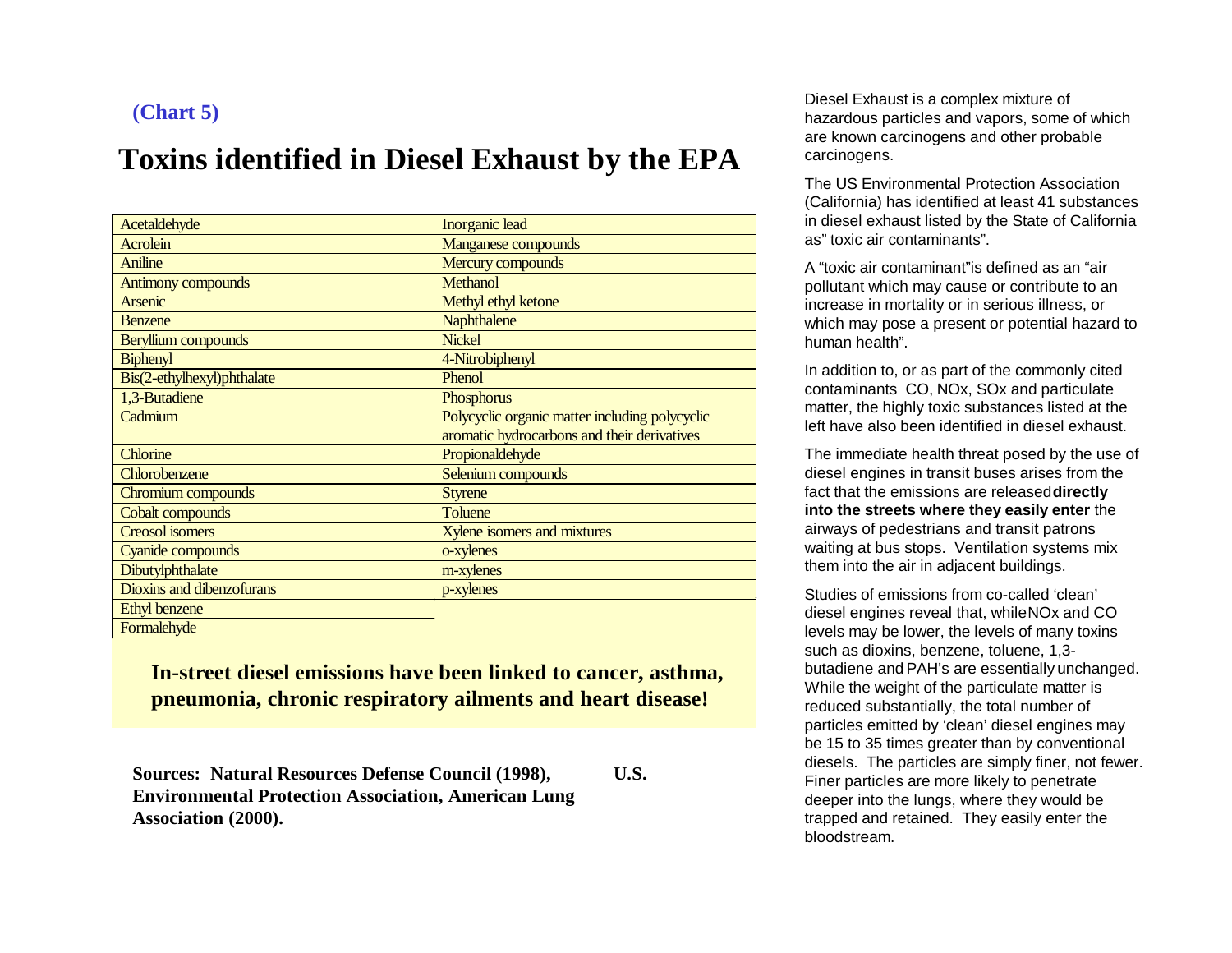with ZERO emission trolleys. The National Resources Defense Council and other environmental agencies have also questioned some of the assumed benefits of 'clean' diesel technology.<sup>16,25,2</sup> While the amount of harmful particulate matter released by such engines is smaller in size and lower in weight, the number of particles is greater.<sup>16,25</sup> The finer, invisible particles have been shown to penetrate the mucous membranes of the lungs more easily. NRDC expresses concern that fewer of the fine particles may actually have greater damage potential that a greater number of the large, visible particles associated with the smoke from conventional diesel buses.<sup>16,25</sup> It has been posited that fine particulate capable of entering the bloodstream may be a contributing factor in heart disease.<sup>30,32</sup> NRDC states that it does not consider 'clean' diesel buses to be a viable solution to pollution in congested cities because one of these vehicles still emits more pollution than over 100 automobiles in its lifetime.<sup>16</sup>

*Diesel Cancer Risk*

The 1998 NRDC report makes reference to an assessment of cancer risks associated with diesel exhaust by Dr. Dale Hattis from Clark University. Dr. Hattis found that exposure to diesel exhaust at levels as low as 1 microgram per cubic metre was sufficient to result in an estimated 230 to 350 lifetime additional cancer cases per million population.<sup>25</sup> In fact, Dr. Hattis discovered that levels much higher than this existed *inside* some dwellings in the Los Angeles area.<sup>25</sup> Higher levels are certain to be found in pedestrian areas and even in buildings along transit corridors frequented by diesel buses in any city, including the GVRD. In fact, a study of cancer risks resulting from the particulate component in diesel emissions estimated that levels in the GVRD would indeed be similar to those in large U.S. cities. $19$ 

There are a number of other studies that have drawn similar conclusions. A recent Swedish study found that exposure to diesel fumes on the job increased the likelihood of developing lung cancer by  $63\%$ .<sup>18</sup> Reports from some U.S. cities warn of possible class action lawsuits resulting from on-the-job exposure to diesel fumes.<sup>22</sup> The South Coast Air Quality Management District concluded that 70% of the total cancer risks in the Los Angeles region are due to diesel emissions.<sup>34,48,53</sup> Another U.S. study linked diesel exhaust to over  $125,000$  new cancer cases *each year* across the United States.<sup>53</sup> Estimates show the emissions from one diesel-powered vehicle to have the carcinogenic potential of 24 vehicles powered by gasoline.<sup>29,30</sup> If this is correct, and one bus in the GVRD is assumed to take the place of 21 cars,<sup>56</sup> operating diesel transit vehicles instead of cars does not produce a reduction in cancer-causing pollutants!

#### *Diesel exhaust therefore, even in its 'cleanest' form, makes a contribution to human mortality that cannot be ignored.*

*Costs of Pollution In Health Dollars*

The exact costs of the health impacts of different transportation modes are difficult to quantify. California studies cite a health value of \$75,000 for every tonne of the air contaminants HC, NOx, PM and VOC (volatile organic compounds). (Carbon monoxide would have a value about  $1/10^{th}$  of this because its toxicity is not as great.) A recent TransLink study states the value of \$75,000 per tonne of these contaminants is generally accepted as a proxy.<sup>40</sup> If we apply this value to the total contaminant emissions per km produced at source for diesel buses, as shown in yellow on **Chart 6**, we find that that diesel buses ring up a considerable health bill. By contrast, trolleys powered by hydroelectricity make essentially no contribution to health costs whatsoever! In other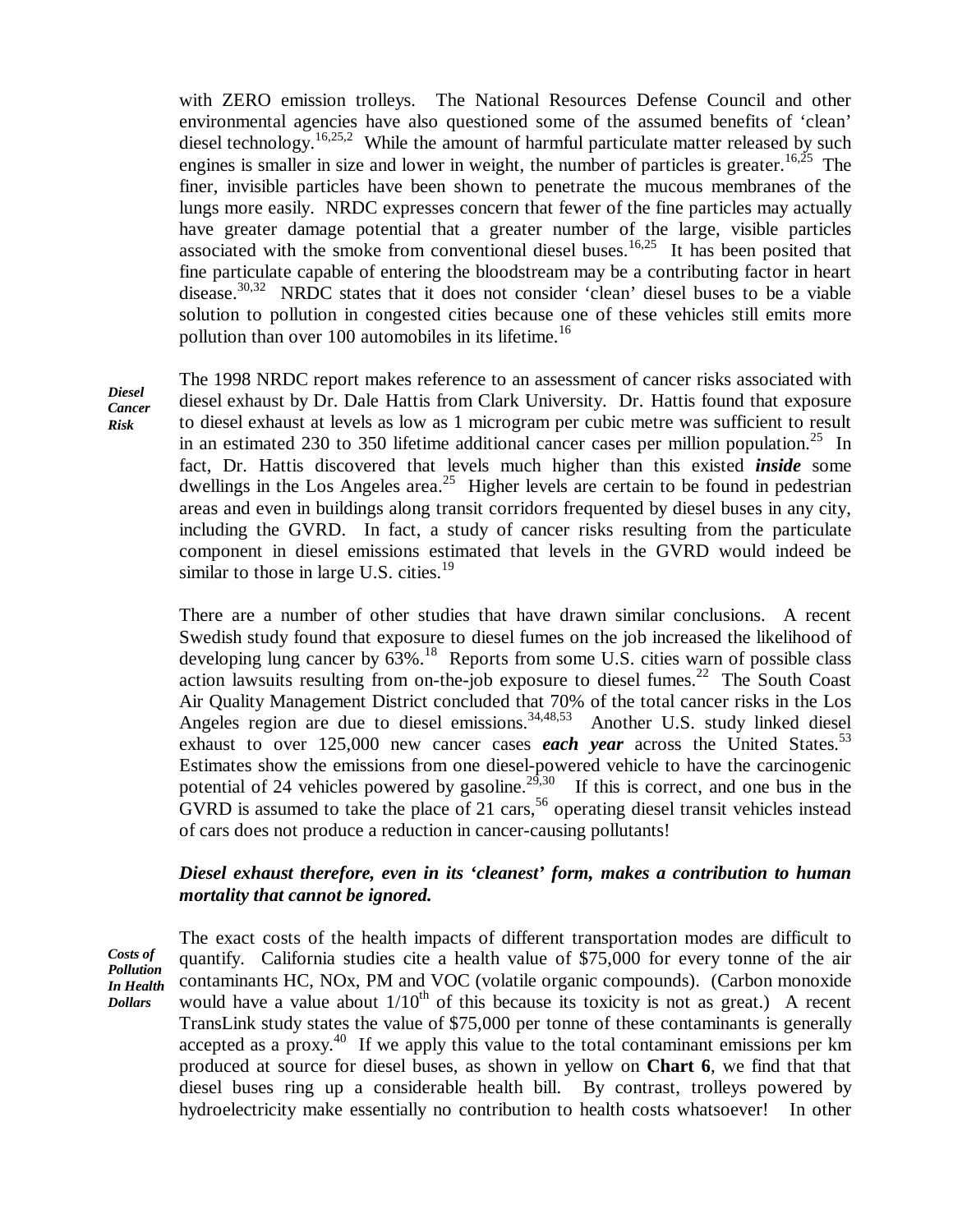## **Air Contaminant Emissions in Health Dollars in Millions of Dollars per Million Kilometres (calculated @ \$75,000 per tonne)\***



 $*$  Includes dollar value for Carbon Monoxide @ 1/10<sup>th</sup> the value of the other more toxic emissions; does not include dollar value for Volatile Organic Compounds. Conventional diesel calculations based on data for mid-1980's model buses, 'clean' diesel data based on current (1998-99) emission test results.

**The health impacts in dollars of vehicular emissions are difficult to quantify. Many dollar estimates exist. The above value of \$75,000 per tonne originates from a California study and was quoted in a recent TransLink report as being a widely accepted proxy. Here the figure has been applied to the contaminant emissions HC, CO, NOx, SO and Particulate Matter in the quantities emitted directly from the tailpipe or power plant. While newer 'clean' diesel engines have reduced health impacts, the health costs associated with diesel operation are still immense compared with the zero-emission trolleybus. In addition to asthma and other respiratory conditions, diesel emissions have been linked to cancer and heart disease.**

**(Chart 6)**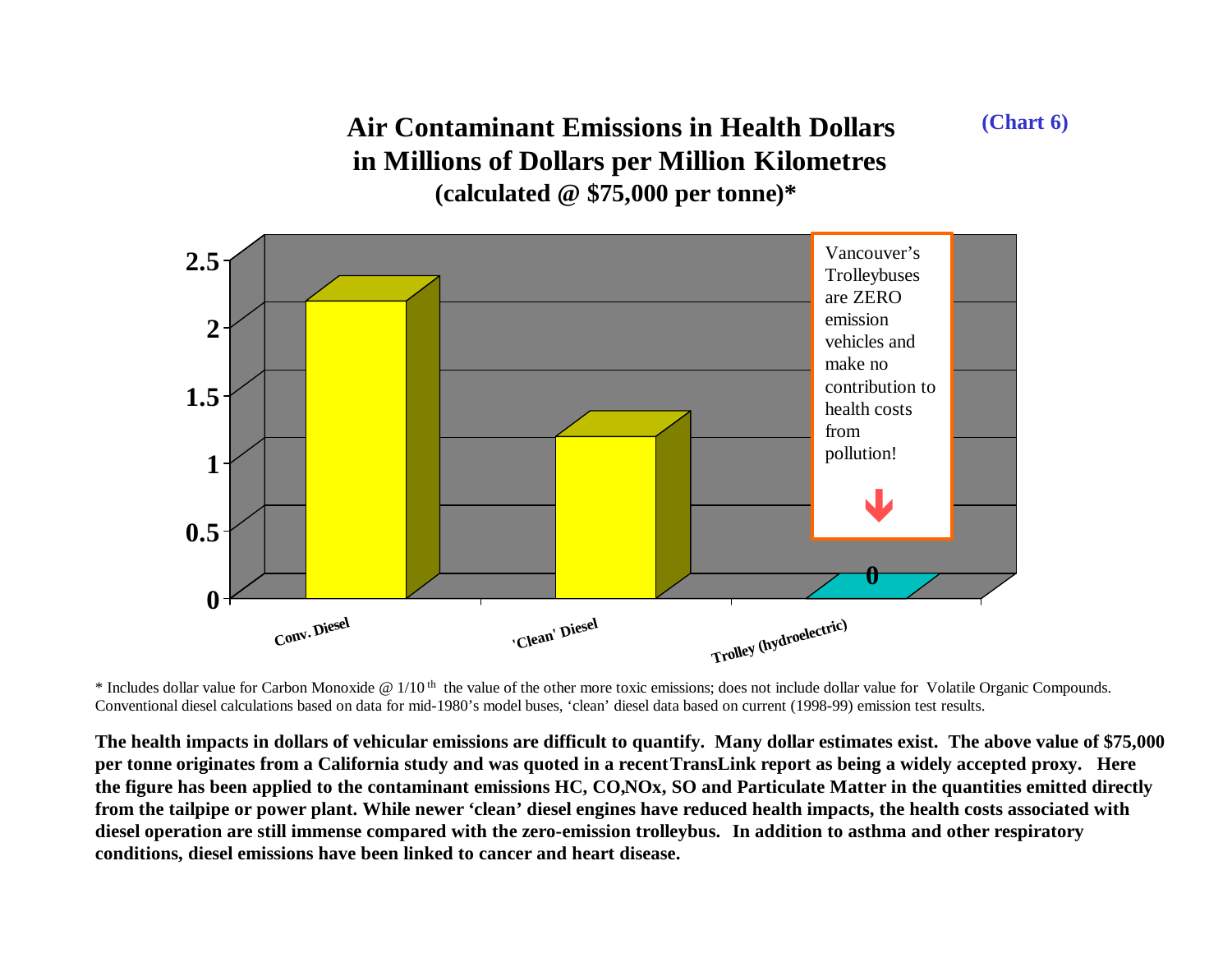words, *an investment in trolleybuses appears to effect a savings in health costs*, not to mention a reduction in health problems and mortality.

*Greenhouse Gas Emissions*

Another significant emissions issue associated with the question of whether to retain or increase trolley usage is that of "*greenhouse gas emissions"* (GHG's). Greenhouse gases, generated through the burning of fossil fuels, contribute to climate change or global warming. About 40% of the world's GHG's are produced by transportation sources, i.e. largely internal combustion vehicles using gasoline, diesel fuel or natural gas.<sup>27</sup> According to the terms of the *Kyoto Accord*, to which Canada has agreed, greenhouse emissions must be reduced by 6% over 1990 levels between 2008 and 2012. Since these emissions have actually increased since 1990, this will require a reduction of some 29% from current levels. The primary target of GHG reduction programs is carbon dioxide (CO2), but other greenhouse gases include CO, NOx, N20 and methane. Sulphur oxides, released from both diesel engines and coal-fired power plants, are actually believed to have a global cooling effect— the opposite to the greenhouse effect— and are therefore not GHG's.<sup>27</sup> (This is not meant to imply in any broad terms that the release of SOx is 'good' for the environment.)

In older, conventional diesel engines, the technology employed to achieve combustion resulted in higher amounts of hydrocarbons (unburned fuel) and CO, lower power output at low rpms and a certain amount of CO2 per km. Newer diesel technology enables a more complete burn, reducing the quantities of hydrocarbons and CO, but at the same time increasing the CO2. This, combined with the increased power output of the newer engines, means that newer diesel engines really make no contribution toward the reduction of greenhouse gases. In fact, GHG production, as measured in tests conducted for the Office of Transportation Technologies at the University of West Virginia, tend to indicate that levels are higher with the more powerful, newer diesels. $45$  In addition, today's urban traffic conditions mean that diesel buses spend more time idling in traffic, increasing their CO2 output.

One way to reduce GHG's, as well as other emissions, is by finding ways of making a technology more *energy efficient*. Diesel engine technology, however, has practically reached its developmental limit efficiency-wise, and the amount of GHG's diesels produce is not likely to change much in the foreseeable future. Assuming higher CO2 emissions from newer diesels, **Chart 7** posits an approximate greenhouse gas emissions trend for diesel buses in the GVRD alongside the levels projected for power generation to operate trolleybuses. The trolley's GHG emissions remain at zero, while the diesel's greenhouse gases rise slightly throughout the 1990's--as older diesels are replaced with newer models— and then level off at a higher level than previously. Approximate GHG emissions for trolleys and diesels per km of travel in the year 2006 are depicted on **Chart 8**; the diesel column essentially reflects a fleet of 'clean' diesel buses. *Trolleybuses are unquestionably advantageous in controlling greenhouse gas production.*

*Carbon Credits* In order to provide incentives for meeting the aims of the Kyoto Accord, the World Bank established a '*Carbon Fund'* in January 2000, encouraging companies to invest in the reduction of greenhouse gases.<sup>57</sup> This essentially gives greenhouse emissions a value on the commodities exchange. GHG reductions earn 'carbon credits'. A company that can reduce its GHG production can offset the costs of this reduction by trading its carbon credits, which may be desirable for a company that is less able to reduce its greenhouse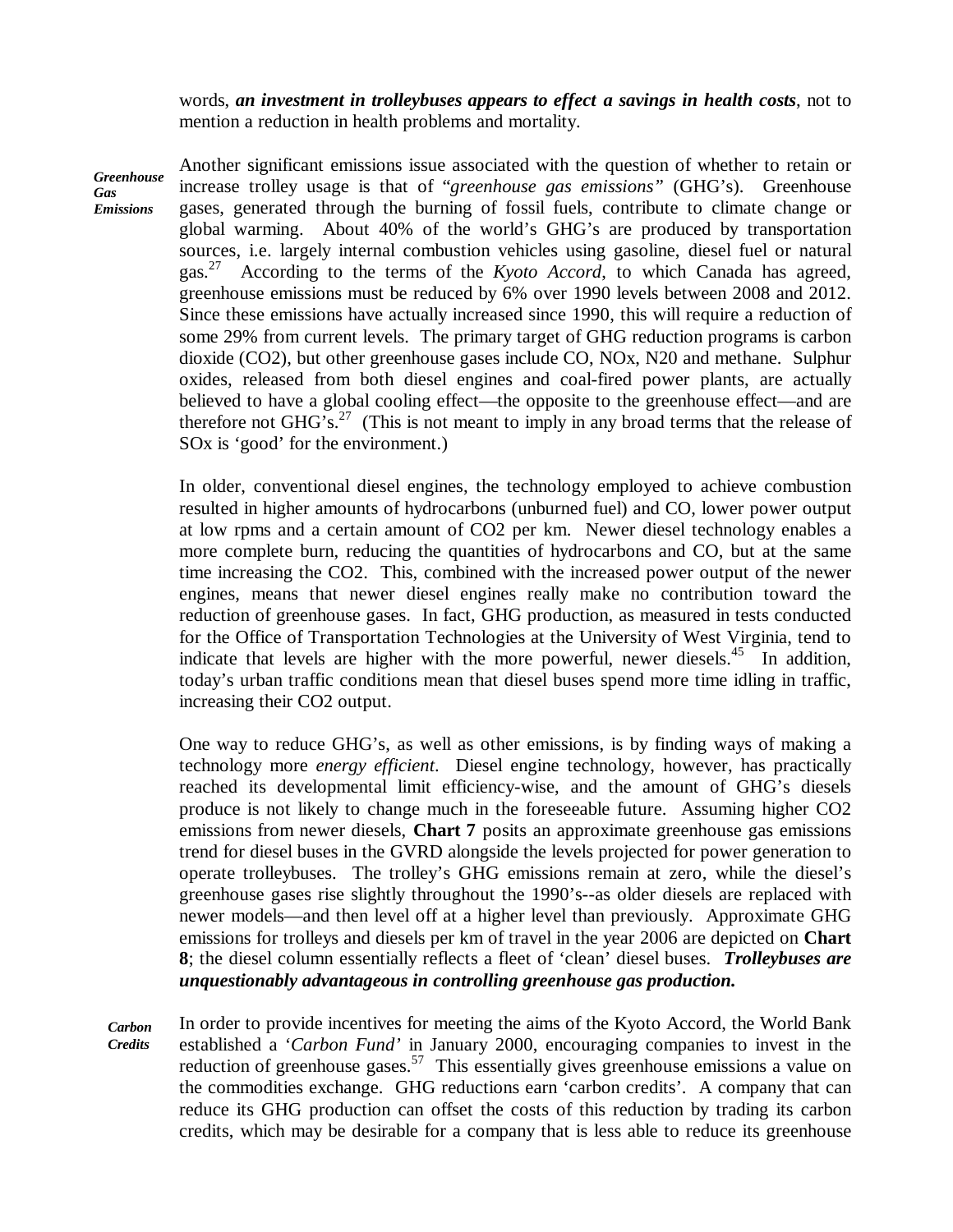### **Transit Vehicle Greenhouse Gas Emission Trends by Vehicle Type based on approximated fleet average ranges (in g/km of CO2e\*) (Chart 7)**



**Larger, more powerful diesel engines on newer transit vehicles have meant a slight increase in the CO2 emission levels from transit sources. On the other hand a trolleybus, powered by hydroelectric power, does not contribute any greenhouse emissions to the environment. Carbon credits can be earned for the GVRD through the reductions in greenhouse gases that are possible with Vancouver's electric trolleybuses.**

**\*CO2 Equivalent – includes greenhouse gas values for emissions of CO, NOx, N2O, CH4**.

Data Sources: TransLink (1999), TTC (1992), ETS (1993), NAAVC/OTT (1998-99)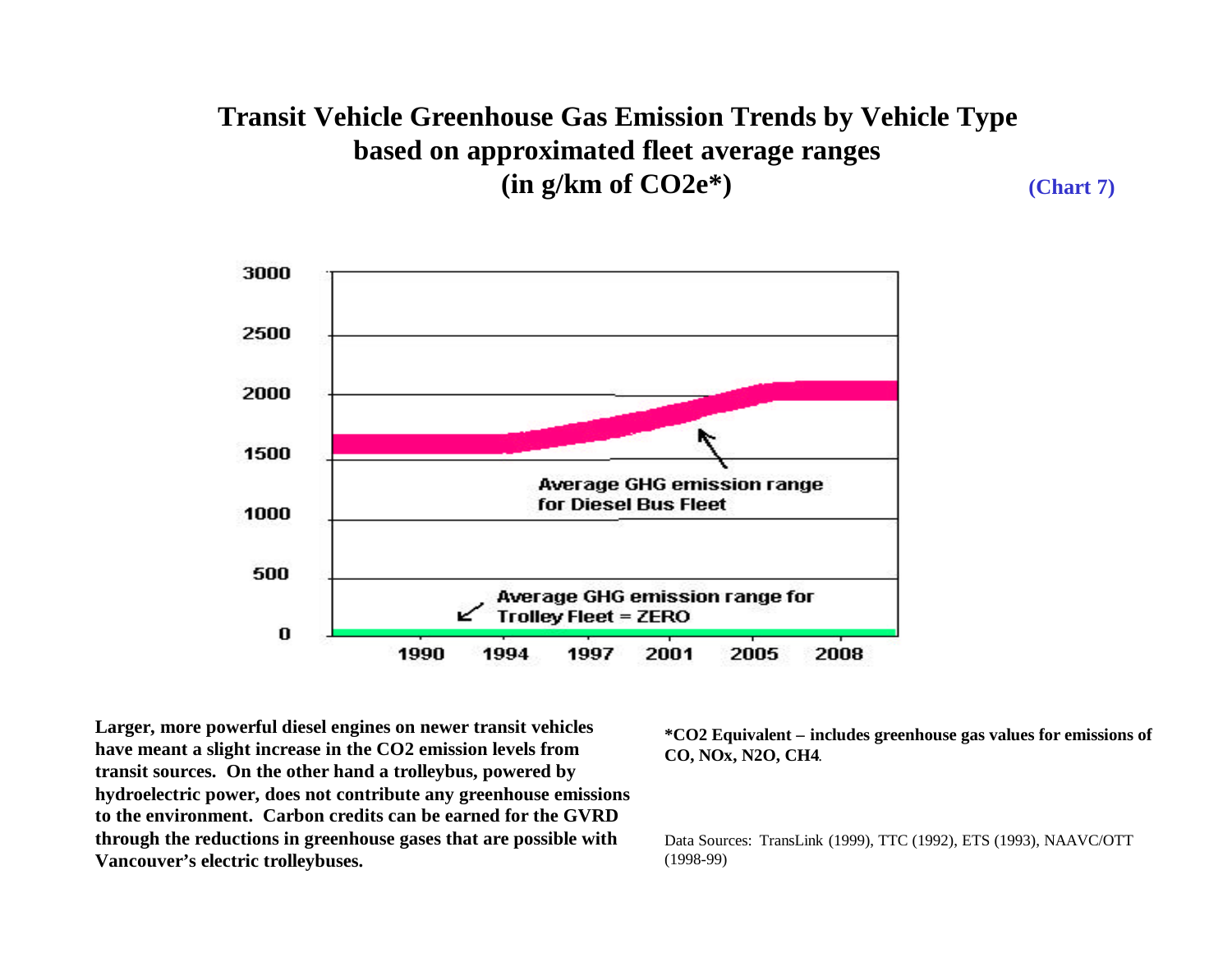## **Estimated Greenhouse Gas Emissions per Kilometre in 2006 by Mode**

**(in grams/km of CO2e)**



Source: Estimates based on TransLink (1999) data.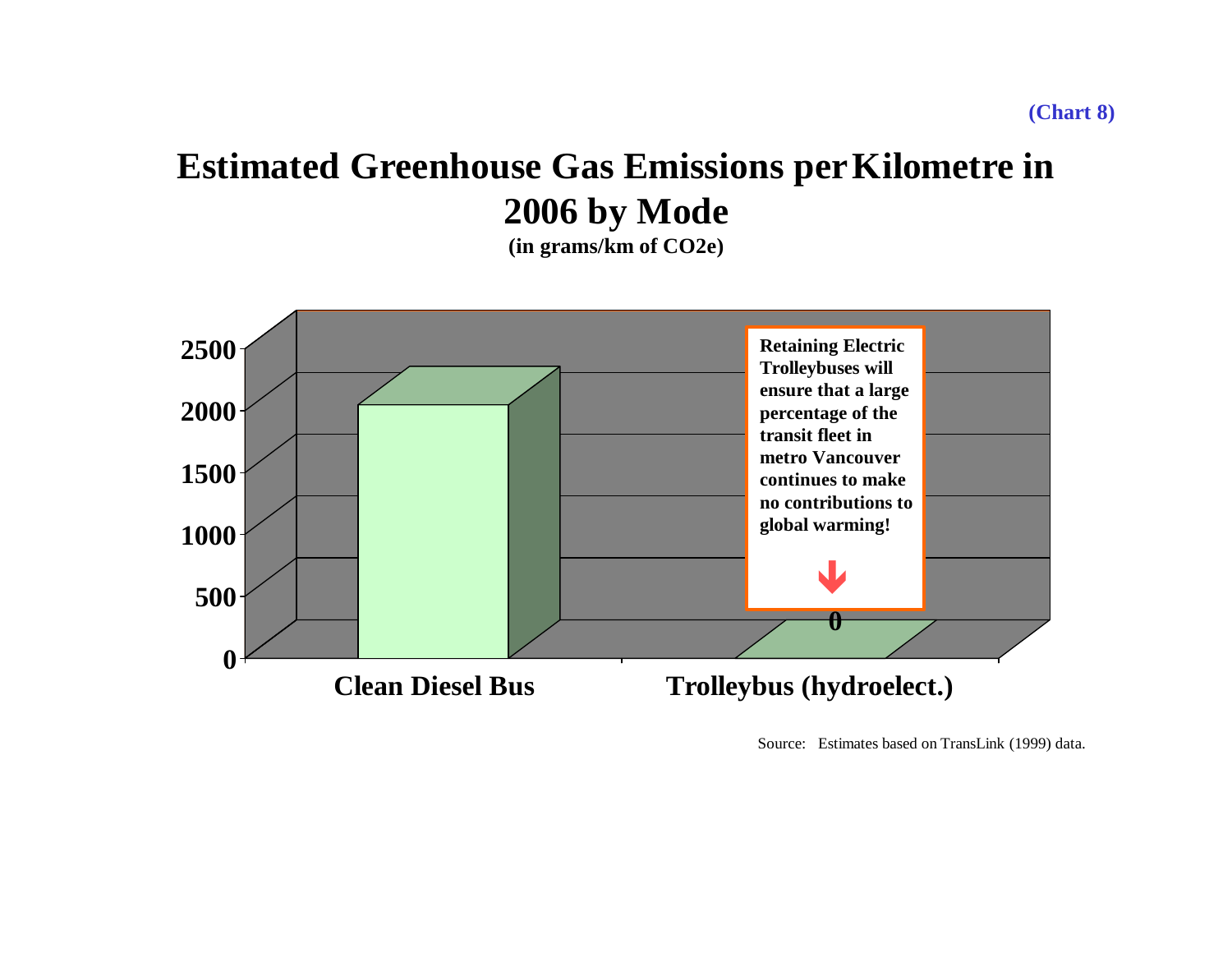emissions. By acquiring the credits, the emissions producer essentially buys 'insurance' against incurring any possible emissions penalties that may be established through the Kyoto Accord.<sup>57</sup> While the concept of earning and trading of carbon credits is still in its early development, the fact that trolleybuses in Vancouver are ZERO emission vehicles and have carbon credit earning potential weighs heavily in the trolley's favor. On the other hand, increasing the use of diesel buses could place transit authorities at a disadvantage with respect to GHG reduction programs.

*Noise Emission Levels*

Noise *is* a pollutant and it *can* be measured. Its negative effects on the quality of life are very real. Noise has the ability to cause serious disturbances by creating the kind of atmosphere that people will actively seek to avoid. It can effectively drive people indoors and deter the kind of social interaction that forms the basis for sound communities. It also creates a poor climate for business. In addition, daily exposure to noise in excess of 90 decibels is known to cause hearing loss.

The noise level on an average city street measures about 60 decibels. Studies done in Philadelphia demonstrated that the passing of a trolleybus was barely discernible above the ambient street noise.<sup>24</sup> However, the diesel bus has a very significant impact on its surroundings in terms of noise. At 22-25 decibels louder than the trolley, an accelerating diesel bus is associated with sound energy levels some *175-300 times greater* than ambient street noise and  $175-300$  times greater than a passing trolleybus.<sup>40,57</sup> The noise produced by various bus modes are compared on **Chart 9**. *The trolleybus is inarguably the quietest and least disruptive of all bus modes.*

#### **Potential for Increasing Transit Ridership**

Aside from the environmental benefits, the higher infrastructure investment needed to operate trolleys and the visibility of a transit presence created by overhead infrastructure make trolleys a higher quality transit service. The post-WWII history of transportation in most of North America into the late 1970's has been characterized by massive investments in roadways and de-investment in public transit, resulting in the displacement of higher quality transit services like electric rail transit and trolleybuses by less attractive and cheaper diesel buses.<sup>63</sup> A 1974 report to the United States Senate blames the conversion of electric bus and streetcar lines to diesel operation for the rapid deterioration of public transit and a subsequent increase in private automobile use.<sup>51</sup> If one compares North American developments to those in European cities, one finds that where substantial investments in high quality electric transit continued, public transit has maintained its popularity relative to the private automobile.<sup>63</sup> Chart 10 compares typical North American developments with respect to automobile use and transit patronage with those in Germany over the same time period. It is noteworthy that Germany invested consistently in high quality electric transit throughout this period and that trends there do not show the same huge losses of public transit patronage to the private auto that are characteristic of North America. In other words, the failure to place financial emphasis on developing and operating effective, high quality multi-modal systems exerts a negative effect on transit's ability to compete with the private automobile. A similar effect is possible in Vancouver if electric trolleys were replaced with internal combustion vehicles. With some 23,000 additional cars per year being added to roadways now,<sup>56</sup> the GVRD cannot afford this.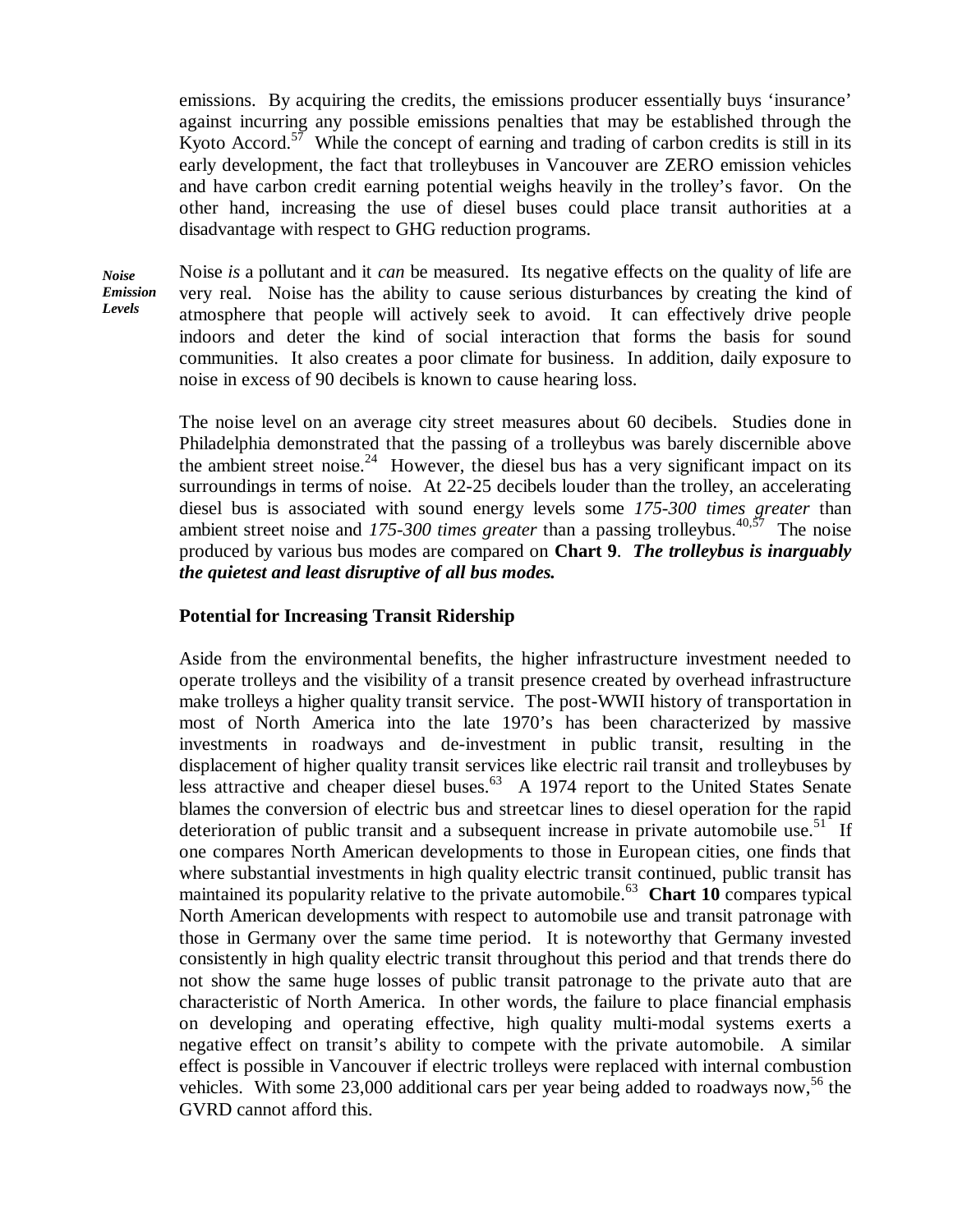# Comparative Noise Levels by Mode (in decibels)



- **Hearing loss occurs at levels of 90 db or higher; diesel buses approach such levels**
- **Tests show the noise energy produced by a diesel bus is 175-300 times greater than that from a passing trolley**
- **A Philadelphia study showed that the passing of a trolleybus could not be heard above the ambient street noise**

Adapted from Coast Mountain Bus Company (Vancouver); KC Metro (Seattle).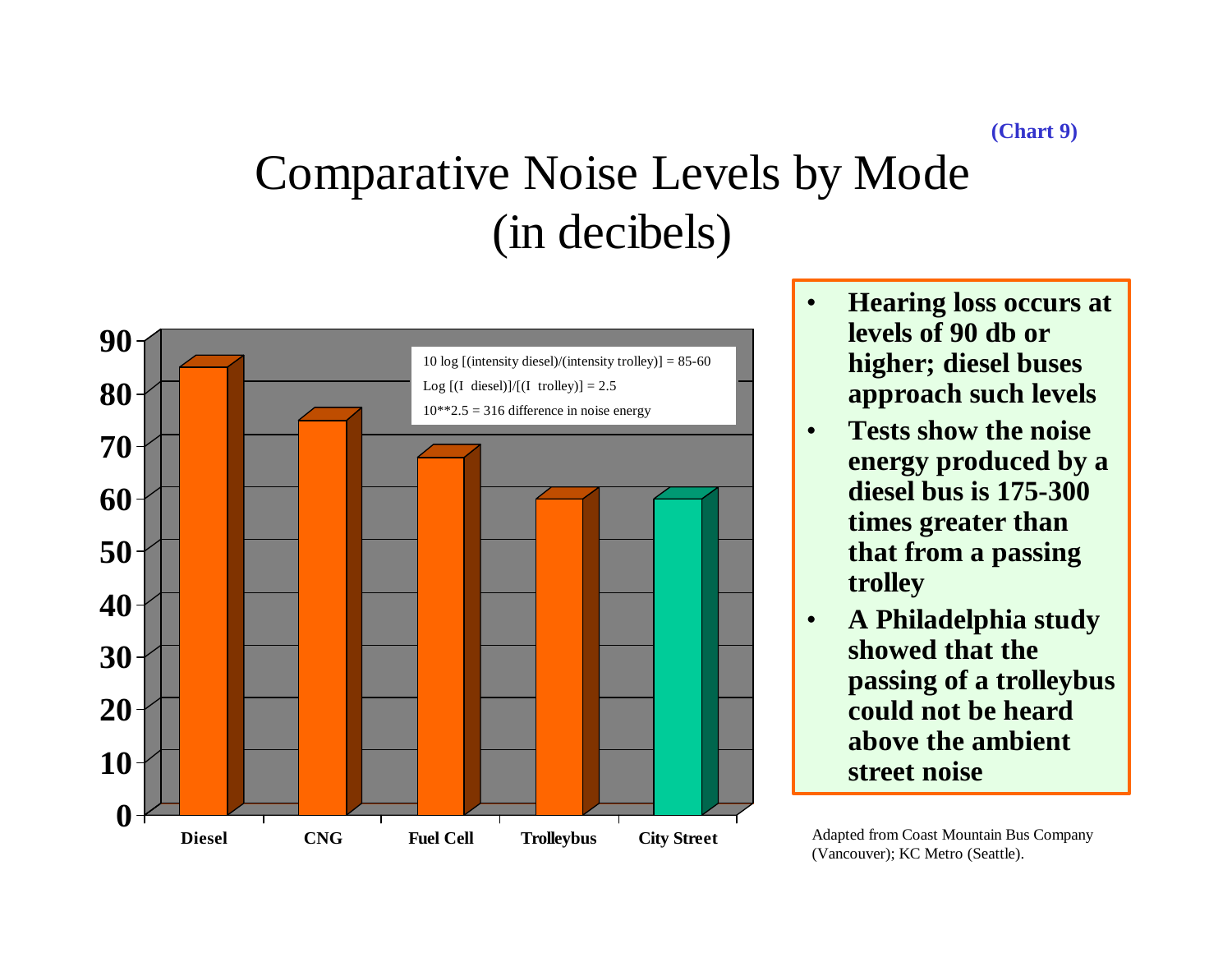## Effects of Investment in Higher Quality Transit Modes on Transit Ridership and Automobile Use

*A Comparison between the United States and West Germany, 1950-77*

**(Chart 10)**



**Consistent investment in high quality, electric public transit options like trolleybuses and LRT in many European countries has enabled these countries to attract and retain higher levels of transit patronage. The de-investment in public transit in North America and abandonment of higher quality modes in favor of cheap diesel buses has effectively promoted the automobile and led to the deterioration of public transit.**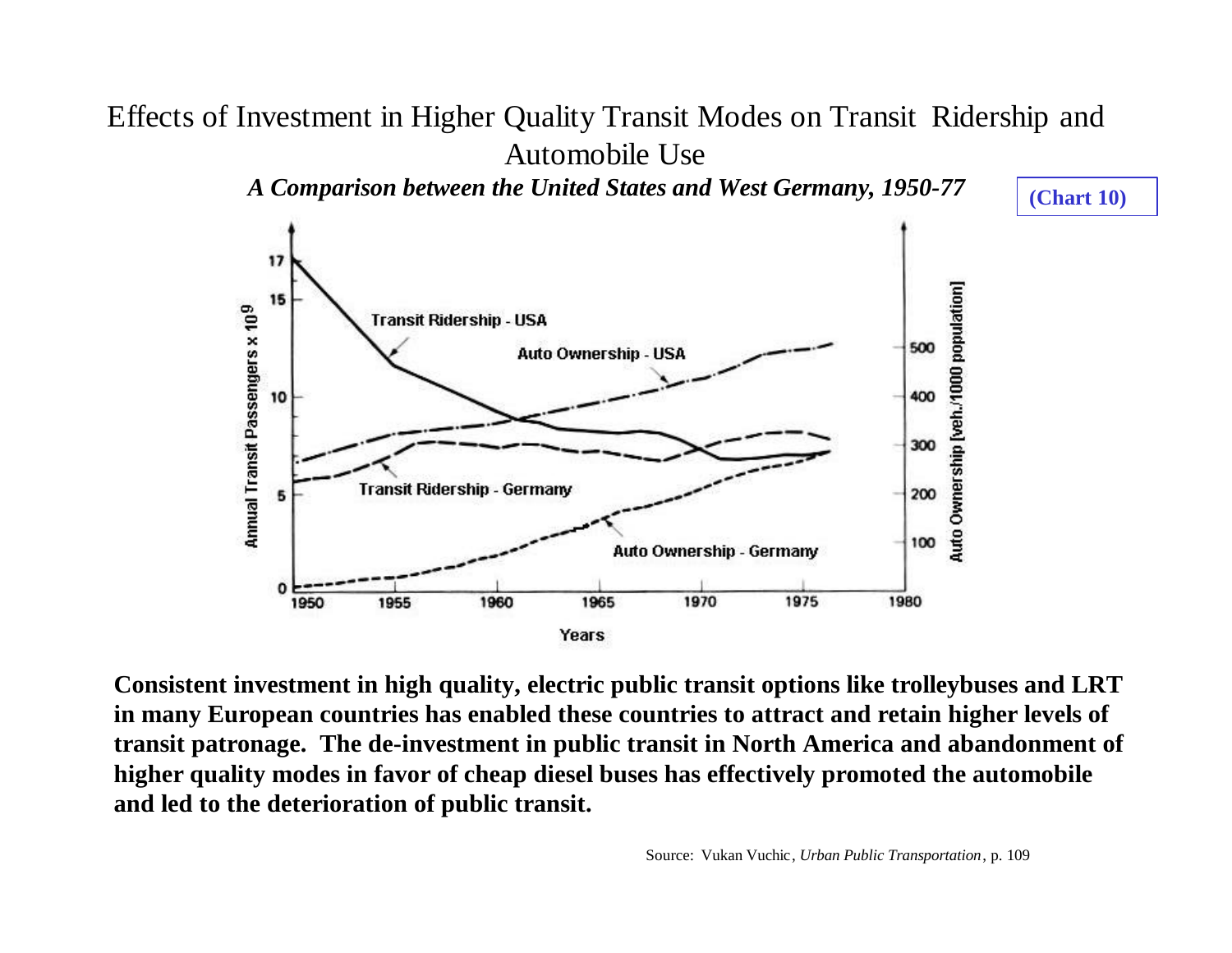The trolley's 'quality' translates into an ability to attract ridership. In other North American cities that operate trolleybuses as part of their transit service, *the conversion of diesel bus lines to electric operation has resulted in gains in patronage* of up to 18% (San Francisco). <sup>24</sup> **Chart 11** gives some patronage gain and loss data for North American cities where such information is available. Vancouverites have long shown a preference for electric service, as demonstrated by the public uproar over BC Transit's attempt to substitute diesel coaches on Routes  $5/6$  during weekends several years ago.<sup>26</sup> Vancouver City Council has consistently echoed the public support for trolleys in Vancouver. Almost 2/3 of Vancouverites surveyed by BC Transit in 1990 agreed with the statement: "Trolleybuses are better than diesel buses."<sup>26</sup> A vehicle preferences survey conducted in Edmonton, Alberta in 1993 not only revealed that the public prefers to see investments in electric transportation over other modes, but 2/3 of the respondents indicated that they would stick with their choice even if the costs associated with that choice turned out to be higher.<sup>23</sup> In other words, respondents did not feel that the higher investments required to operate trolleybuses should be seen as a deterrent. Obviously, if the public is so supportive of electric transit, it is logical that they would use electrified services more often than if diesel buses replaced electric vehicles on these lines.

### **Operational Costs**

North American transit agencies generally agree that trolleybuses require higher investments than internal combustion vehicles because of the requirement for fixed infrastructure, but comparing operating costs between the two modes is a matter that is fraught with complications. By itself, cost per km, a unit commonly used to express operating expenses, does not provide a reliable basis for comparisons because it is based on distance traveled and does not reflect the amount of work performed.<sup>3,12,26</sup> In the Vancouver area, any cost comparison will be skewed by the fact that there are some very fundamental differences between the trolley and diesel systems. The trolley system essentially serves the most heavily travelled routes on the system: Passenger loads are heavy, stops are more frequent, traffic congestion is great and average speeds are therefore slower.<sup>57</sup> For the most part, the diesel system serves areas of lower density, and thus routes tend to have lighter loads, less frequent stops, less traffic congestion and higher average speeds. As might be expected, any vehicle operating under the conditions that characterize the trolley system will incur greater operating costs because it is working harder.

As mentioned above, the Vancouver trolley fleet consists of 244 vehicles. The internal combustion fleet operated by Coast Mountain Bus Company comprises over 860 diesel and 50 natural gas vehicles.<sup>13,57</sup> In 1999, the trolley fleet provided 58,891,900 trips to commuters; the internal combustion fleet provided  $117,826,300$  trips.<sup>5</sup> In other words, trolleybuses make up just over 20% of the total fleet, but they provide 33% of all trips taken by bus. Diesel and natural gas buses make up close to 80% of the fleet, but only provide about 67% of all bus trips. Spread over the year, this means that each trolleybus carries an average of 661 passengers per day compared to only 354 on each internal combustion powered vehicle. (TransLink reports *weekday* boardings on trolleys average just over 1,000 compared to about 500 on diesel buses.)<sup>57</sup> *Trolleybuses average about twice the number of passengers as diesel buses on the system.* The reported cost differential between trolleys and diesels on the entire system indicates that trolleybuses have about 28% higher operating costs per km of travel than diesel buses, but since they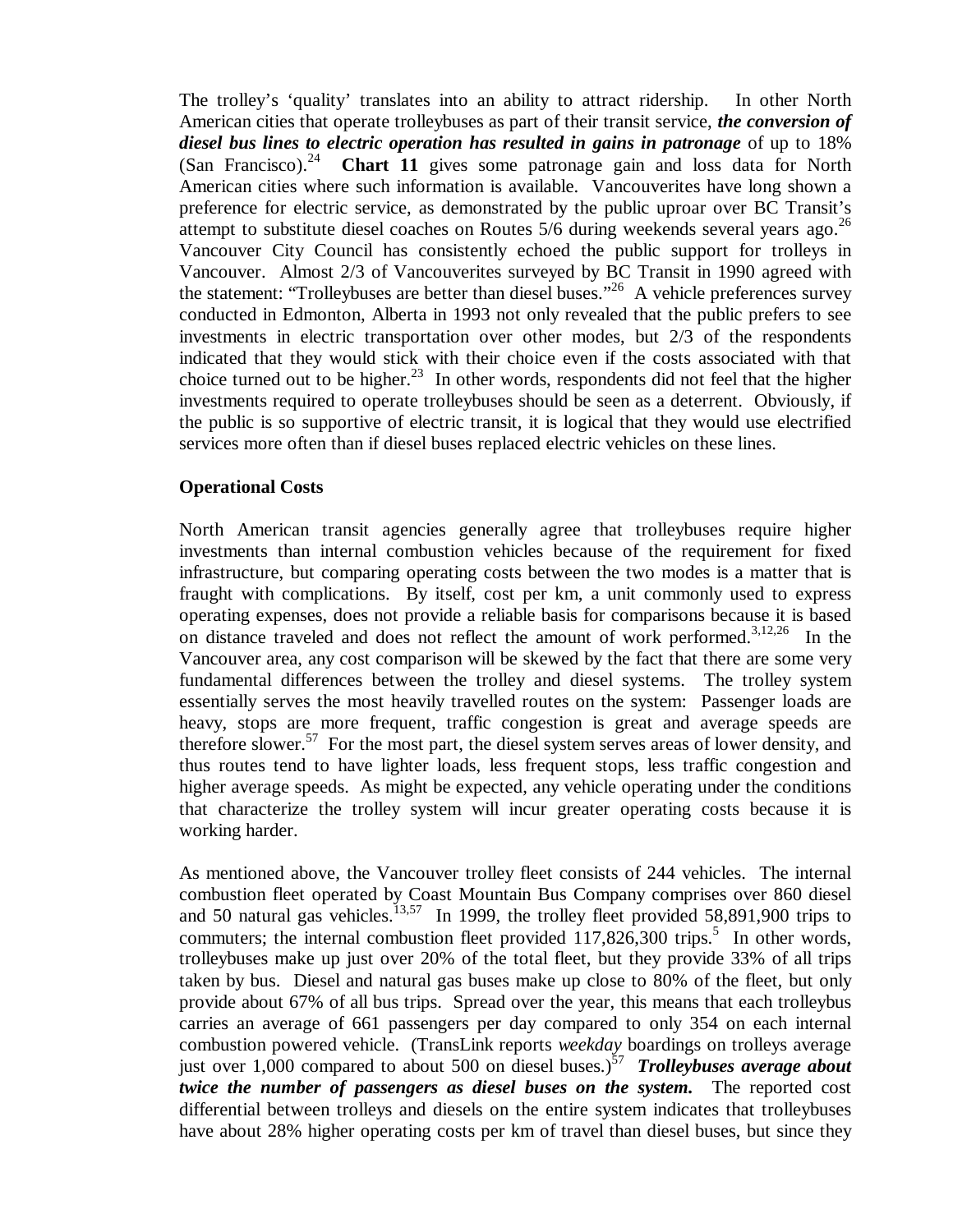**(Chart 11)**

# **Trolley Coaches attract Riders**

## **OTHER CITIES OPERATING TROLLEY COACHES REPORT RIDERSHIP INCREASES IN THE 10% TO 15% RANGE WHEN TROLLEYS REPLACE DIESELS !**

## **Ë SF MUNI**

 **- Conversion of No. 1 line to trolley completed in 1981: 18% increase in ridership between 1979 and 1982.**

 **- No. 3, 4 and 55 lines also converted to trolley in 1982 with increases in patronage of approximately 10% to 15%.**

 **- California and Jackson lines temporarily converted from trolley to diesel in 1970's with a 10% to 15% decrease in ridership.**

## **Ë SEATTLE METRO**

 **- Approximate 10% increase in ridership when a line is converted from diesel to trolley coach operation.**

**Ë** *Estimates for Proposed Systems in CLEVELAND and LOS ANGELES*

 *- A proposal to install a trolley bus line along Euclid Avenue in Cleveland predicted a 10% increase in ridership. A similar ridership increase was expected when trolley buses were proposed for Los Angeles in the early 1990's.*

> Sources: Booz, Allen & Hamilton, Trolley Bus Study for the RTD and LACTC (1991); San Francisco MUNI, Seattle METRO and Greater Cleveland Regional Transit Authority.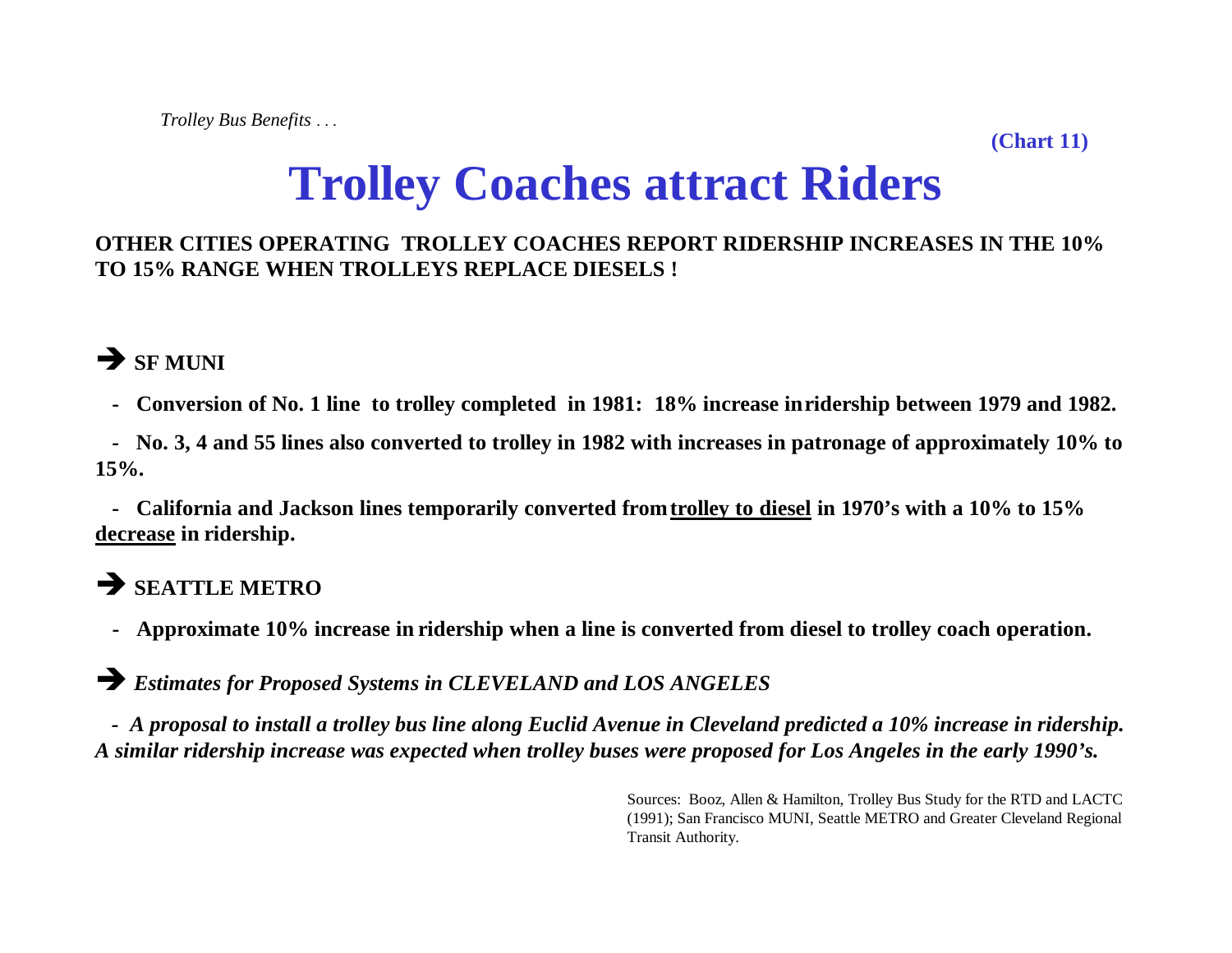are doing twice the work this is not surprising.<sup>57</sup> In fact, heavily travelled mainline routes may be deemed relatively efficient in their operation if they are carrying twice the passenger volume at only 28% higher cost. This is borne out by the fact that during the past twelve years of operation, the hourly operating costs for trolleys have been up to 14% *lower* than for diesel buses.<sup>37</sup> Trolley routes also earn higher revenues due to their passenger volume and therefore have a greater ability to cover associated costs. In addition, the trolley vehicles last at least 3 years longer than diesel despite heavier use.

**Chart 12** summarizes a number of key points from the above discussion relating to trolley coach economics in the Vancouver-area.

### **Independence from Petroleum-based Fuels**

Public transportation experts generally agree the greatest opportunity to create efficient, effective and attractive transit exists in cities with *multi-modal systems*. <sup>63</sup> In particular, there is an advantage to a system that is not completely dependent on one energy source. On one hand, it may be the case that electricity costs are currently on the rise due to high demands placed on current supplies. On the other hand, *dramatic increases in oil prices (diesel fuel, gasoline) are absolutely assured in the long term*. <sup>20</sup> According to projections, illustrated on **Chart 13**, world petroleum production will reach its peak by about 2012 at the latest, after which production will steadily decline and prices will begin to skyrocket.<sup>20</sup> Even in the short term, oil prices are by no means stable. For instance, in December 2000, Libyan leader Moammar Gadhafi sought the support of Venezuelan President Hugo Chavez to persuade oil-producing nations to stop pumping for one to two years to prevent any attempts to lower oil prices.<sup>39</sup> Such political actions have the potential to plunge oil-dependent nations like the United States and Canada into another energy crisis of similar magnitude to that experienced in the 1970's. Allowing electrically operated street transit to decline in favor of petroleum-dependent modes such as diesel buses is clearly short-sighted and unwise. In particular, the GVRD is fortunate to have a local supply of renewable hydroelectric power; it does not suffer from energy dependency on other regions to operate a large portion of the Vancouver transit system.

### **Trolleybus Usage Worldwide**

As was previously mentioned in connection with Chart 10, many North American trolleybus systems were abandoned in the 1950's and 60's as part of a general trend toward de-investment in public transit.<sup>63</sup> This also occurred in other parts of the world as a result of budgetary changes or reductions in transit funding that made cheaper diesel buses more attractive economically. Most of these abandonments occurred at a time or under conditions when the environmental impacts of operating internal combustion engines were not given much consideration. Nor was the fact that potential riders tend to favor higher quality services like trolleybuses of great importance in a climate where public transit was not highly valued nor highly supported financially. The trend toward abandoning trolleybus systems was reversed by the late 1970's for the most part in light of the energy crisis, environmental concerns and a gradual reinvestment in transit.<sup>63</sup> The abandonment of an existing trolleybus system today would be out-of-step with the general industry trend.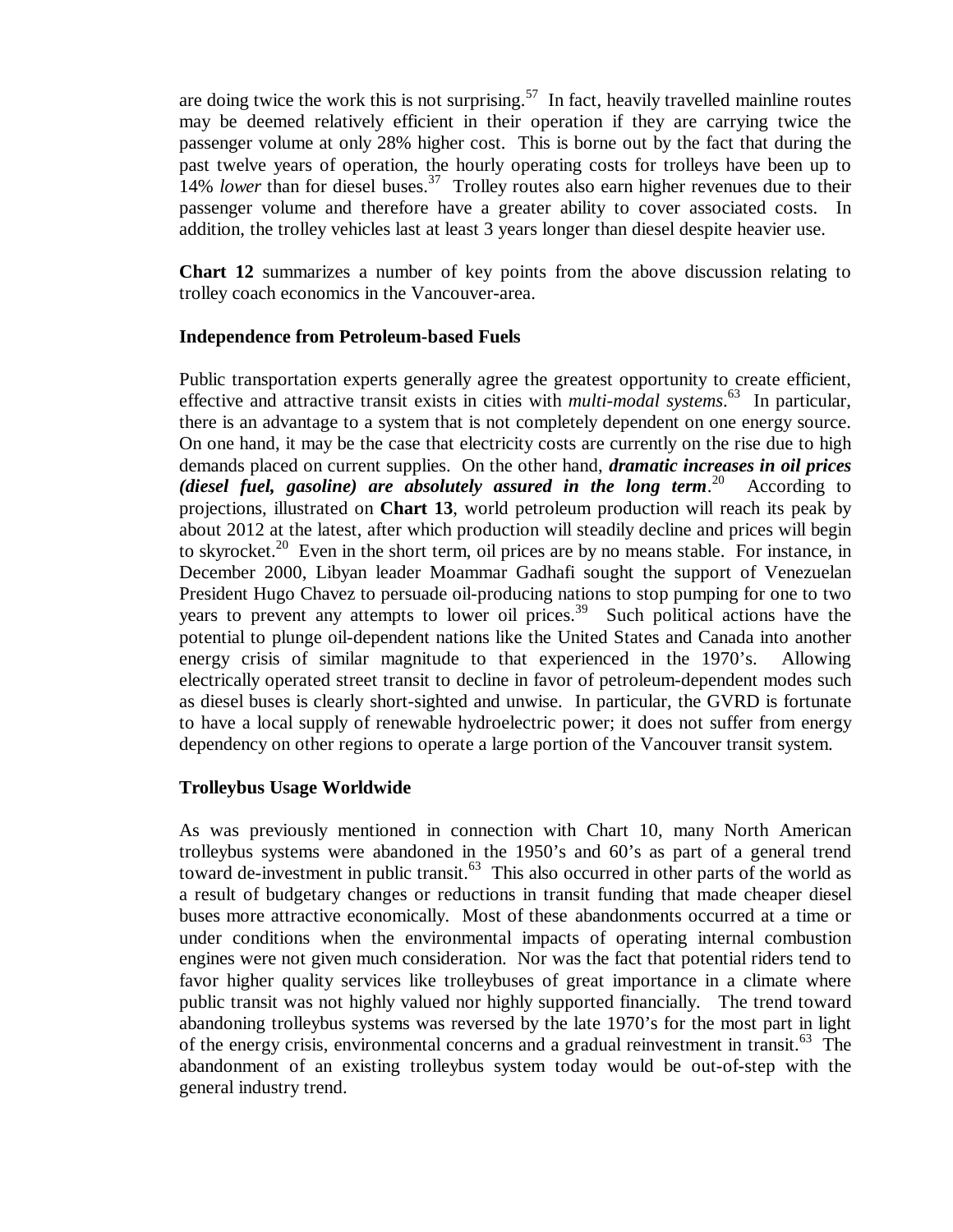**(Chart 12)**

## **Trolley Coach Economics In the GVRD**

**Vehicle operating costs are usually measured in terms of** *cost per km* **or** *cost per hour***. In comparing the costs of different modes, such as diesels and trolleys, neither measure can be taken alone to provide an accurate comparison. Comparisons in cost per km can be particularly misleading unless the differences between the trolley and diesel systems are properly considered.**

**Over the past twelve years, trolleys have cost about 28% more than diesels in terms of cost per km, but they have cost up to 14% less than diesel buses in terms of cost per hour.** 

**In Vancouver, trolleys serve the busiest mainline routes. They operate in heavy traffic conditions with frequent stops and heavy loads. On average, each trolleybus carries TWICE as many passengers as each diesel bus. In other words, trolleybuses are doing TWICE THE WORK of diesel buses. It is therefore not surprising that the cost per km is higher for trolleys. The 100% greater productivity of trolleys for only a 28% higher cost per km represents good value!**

**C***ost per hour* **comparisons may have shown trolleys to be slightly cheaper. However, the type of vehicle employed is actually of minor significance in any cost per hour calculation. The largest portion of hourly costs are those associated with the operator.**

**Put into perspective,** *any extra operational expenses or savings associated with trolleybuses vs. diesels would be fairly nominal in the overall cost of operating a transit system***. Transit's largest operating costs are associated with staffing, administration and facilities, not the operation of specific vehicle types.**

**It is generally agreed that the operation of trolleys requires a higher investment than other modes. This is mainly due to the need to build and maintain fixed infrastructure, although the puchase price of trolley vehicles is also higher than for diesels in North America. However, diesel and other internal combustion powered buses most definitely increase environmental burdens as well as risks to health and mortality. It is arguable whether any potential savings gained in buying diesel buses could be so great as to be worth the added risk to the health and lives of transit workers, citizens and the many visitors to the GVRD.** 

**In an age of environmental awareness, it would be foolish to consider any notion to abandon or downsize an effective ZERO EMISSION transportation system with a capital replacement value of over \$180 million on its fixed infrastructure alone under the belief that public funds were being wisely spent for the good of the GVRD.**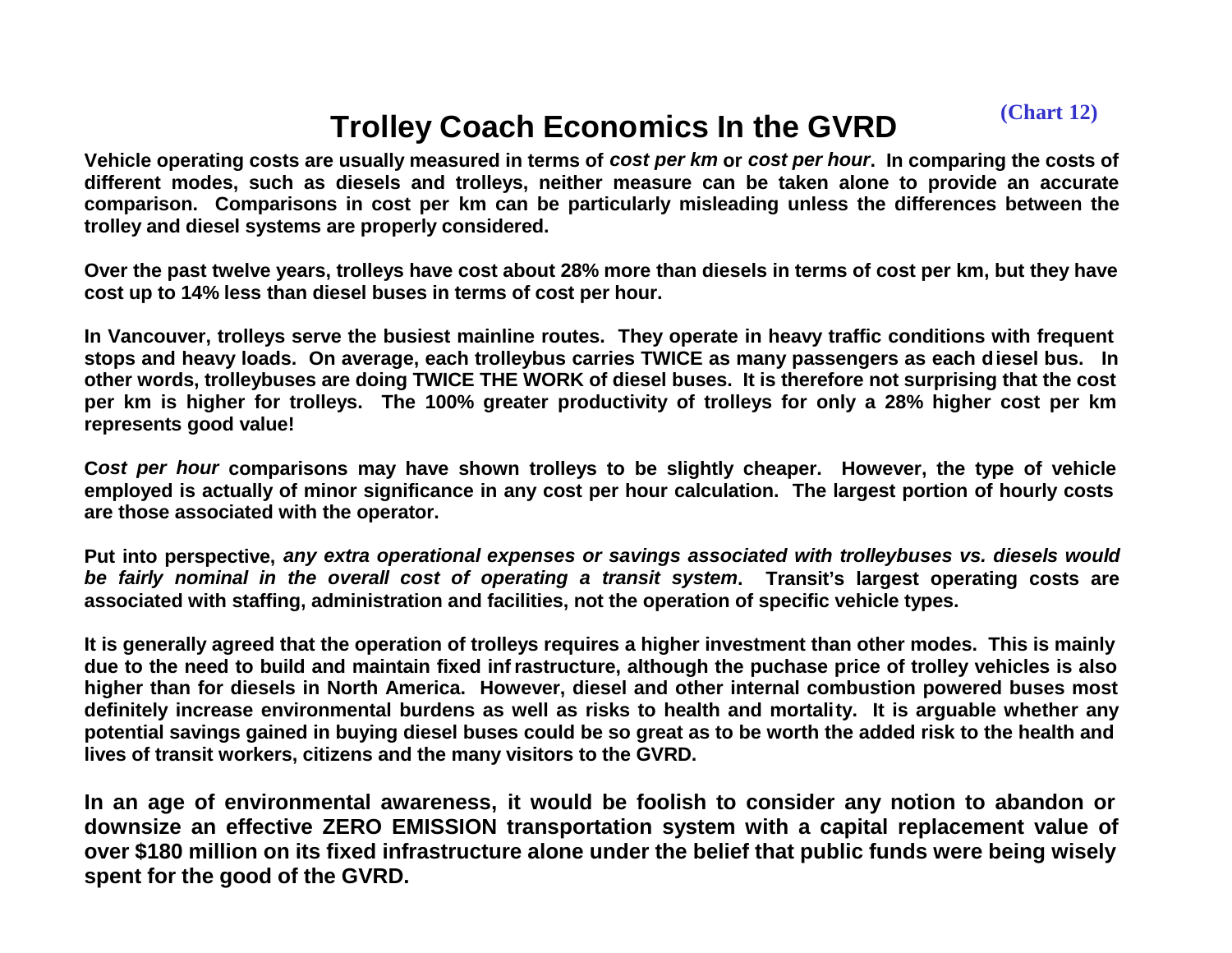## **Projected Worldwide Oil Production 1950 - 2050**



**Early in this century, half the world's known oil supply will have been used, and oil production will slide into permanent decline. This will result in price increases far above current levels. Having a trolley system may help mitigate the effects of rising petroleum prices and dwindling oil reserves on transit and on the public purse. Source**: *Discover*, October 2000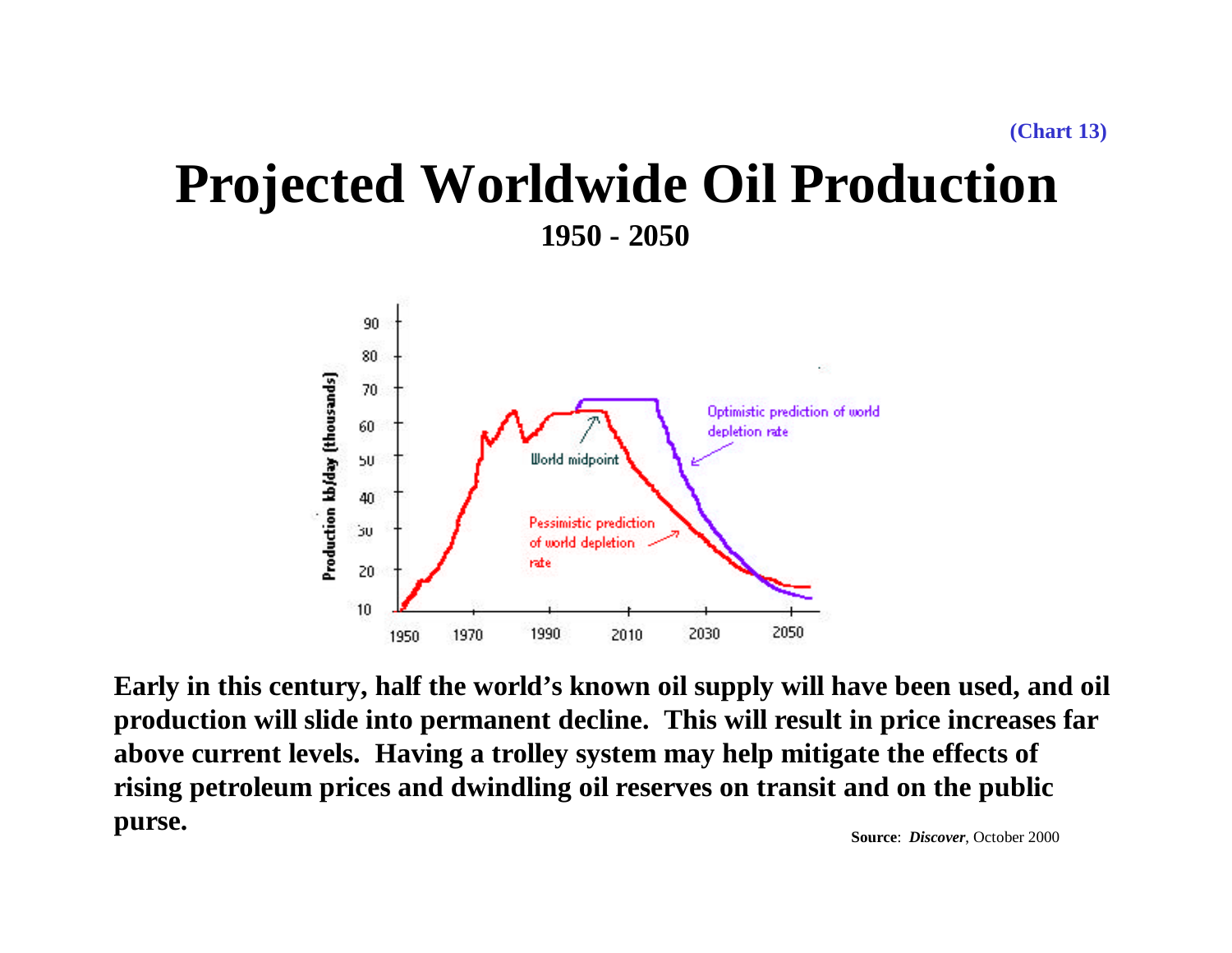*Outside Canada And the U.S.*

There are currently around 350 trolleybus systems operating worldwide. 37 new systems opened in the last decade, a total of *101 new trolleybus systems have been placed in* service since 1980.<sup>58</sup> A review of systems outside Canada and the U.S. reveals that many have reaffirmed their commitment to the trolleybus with either route extensions or the renewal of infrastructure and the purchase of new vehicles. The city of Arnhem in the Netherlands launched its "Trolley 2000" program last year to place increased emphasis on its commitment to clean and quiet transit vehicles.<sup>11</sup> All vehicles carry the slogan "Arnhem – Trolley Stad" (Arnhem – Trolley City). Some noteworthy renewal programs have also been carried out in Athens, Greece; Linz, Austria; Nancy, France; Quito, Ecuador; Lausanne, Switzerland; as well as in the Chinese cities of Beijing, Guangzhou and Shanghai, just to name a few.<sup>58</sup> The trolleybus has been gaining increased attention globally in light of growing environmental concerns, and several cities are now seriously considering or even testing trolleybuses. These include Hong Kong, London, Havana and Rome; some examples of new systems currently under construction include Merida, Venezuela and Paris.<sup>58</sup> Sao Paulo, Brazil, which already has a fairly extensive trolleybus system, recently opened an ultra high capacity line that runs on a right-of-way similar to LRT. Some highlights from the trolleybus scene around the world are recorded on **Chart 14**.

*In Canada And the U.S.*

In Canada and the U.S., other cities operating trolleybuses have taken steps toward the continuation and renewal of their systems. Dayton, Ohio just completed major extensions to its overhead system in 2000 and has a brand new fleet purchased in 1998. San Francisco is in the process of buying a new trolleybus fleet and is currently evaluating prototypes. Seattle is extending its wires and will upgrade the propulsion systems from its existing vehicles and install them in new bus bodies. Boston has new low floor trolleybuses on order; government officials there have also ruled against the purchase of new diesel-powered vehicles because of environmental concerns.<sup>21</sup> Philadelphia has included \$44 million in its budget for the years 2004-2011 to purchase new trolleybuses.<sup>7</sup> In California, AC Transit states it is currently looking at cleaner options for public transit in the Berkeley-Oakland-San Leandro corridor and is considering trolleybuses as one of its options.<sup>9</sup> Recently, Cleveland did consider trolleybuses as a means to improve ridership and reduce environmental impacts in its busy Euclid corridor, but the financial focus of the project gradually shifted away from public transit and toward streetscape improvements.<sup>50</sup> The developments in Canadian and U.S. cities are summarized on **Chart 15**.

#### **Alternative and New Technologies**

In the foregoing, the modal comparisons made compared the trolley against the diesel bus because the diesel appears to constitute the primary alternative to trolleybuses in Vancouver at this time. However, there are other technologies available which also merit discussion here. Refer to **Chart 16** for air contaminant emissions comparisons of the *Compressed Natural Gas* and *Hybrid Diesel-Electric* vehicles discussed below.

*Compressed Natural Gas* For some years now, buses operated on *Compressed Natural Gas* (CNG) have made headlines in various cities in Canada and the United States. They have been touted as an environmentally friendly vehicle essentially on the grounds that their emissions profile is leaner on *air contaminants* than the diesel's. 25,2 Emissions tests have shown that CNG buses produce less NOx, less carbon monoxide and markedly less particulate matter than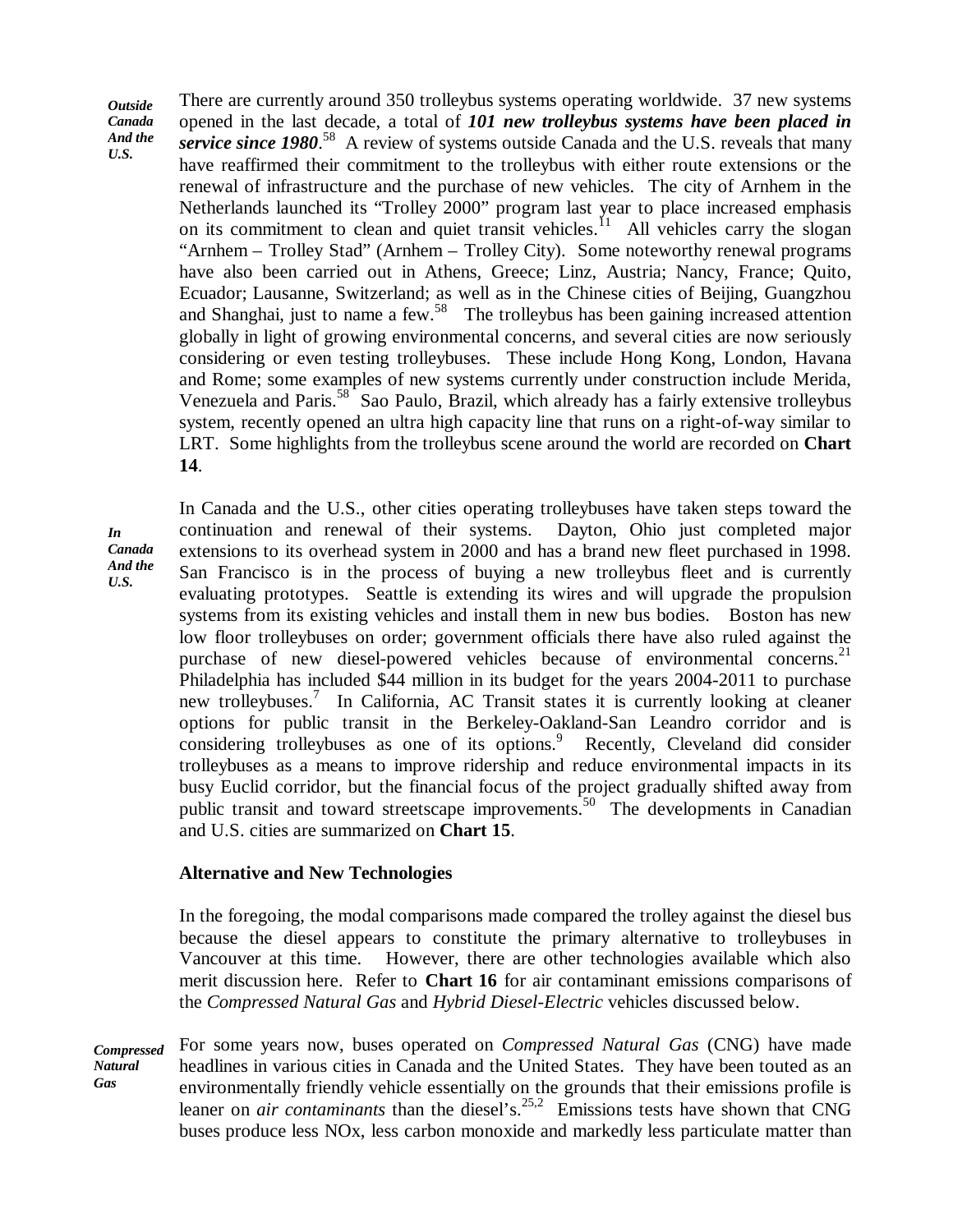#### **Recent Developments on the Trolleybus Scene I (Chart 14)**

- There are approximately 350 electric trolleybus systems worldwide
- 37 new trolleybus systems were opened in the last decade

### **Some Highlights from around the World**

| Linz, Austria – New Volvo low floor articulated trolleys arriving; system expansion.                                  |
|-----------------------------------------------------------------------------------------------------------------------|
| Sao Paulo, Brazil - Eleven route extensions under consideration; work progressing on Fura Fila articulated            |
| guided trolleybus line.                                                                                               |
| Beijing, China - New route recently opened, another existing line recently extended.                                  |
| Guangzhou, China – \$70 million trolley system expansion planned to include 49 km of new overhead. Fleet              |
| will be expanded to 350 trolleybuses to operate on 11 routes.                                                         |
| Hong Kong, China – NEW TROLLEY SYSTEM? Proposing to introduce trolleybuses to replace diesel                          |
| buses to reduce pollution. Demonstration line.                                                                        |
| Shanghai, China - New air conditioned low floor trolleybuses entering service.                                        |
| Brno, Czechoslovakia – New route opened in September 2000; new Škoda trolleys arriving.                               |
| Quito, Ecuador – 59 new trolleybuses in service. Extensions to Quito's large, ultra-modern trolleybus line            |
| that uses articulated vehicles, platform loading and operates on a right-of-way.                                      |
| London, England - NEW TROLLEY SYSTEM? London Transport is considering implementing                                    |
| trolleybuses on four routes for environmental reasons and to boost patronage.                                         |
| Nancy, France – New trolleys bearing the mark of the designer 'Pinifarina' appeared in Fall 2000.                     |
| Paris, France – NEW TROLLEY SYSTEM! A 6.5 km route is to be constructed for guided trolleybuses.                      |
| Athens, Greece – Took delivery of 200 brand new low floor trolleybuses in preparation for the Olympic                 |
| Games.                                                                                                                |
| Arnhem, Holland – Launched "Trolley 2000" in 1999, a public transportation plan that will place renewed               |
| emphasis on the city's trolleybus system in the 21 <sup>st</sup> century as a practical and environmentally -friendly |
| way of travel. Trolleybuses carry signs: "Arnhem - Trolley Stad" ("Arnhem - Trolley City").                           |
| Naples, Italy - New fleet of low floor trolleybuses began arriving in February 2000.                                  |
| Mexico City, Mexico - New Mitsubishi trolleybuses recently added to fleet.                                            |
| Moscow, Russia $-271$ new trolleybuses were purchased in 1999, adding to a trolley fleet of over 1,600                |
| vehicles.                                                                                                             |
| Bern, Switzerland - New batch of low floor Swisstrolleys now in operation.                                            |
| Lausanne, Switzerland – Extensions in progress; Neoplan to test a 25 m, three-section mega-trolleybus in              |
| Lausanne in the near future.                                                                                          |
| Merida, Venezuela - NEW TROLLEY SYSTEM! Construction of a new 18 km segregated, high platform                         |
| trolleybus route.                                                                                                     |

 (Dec. 2000) Data Sources: International Trolleybus News List, Trolleybus Magazine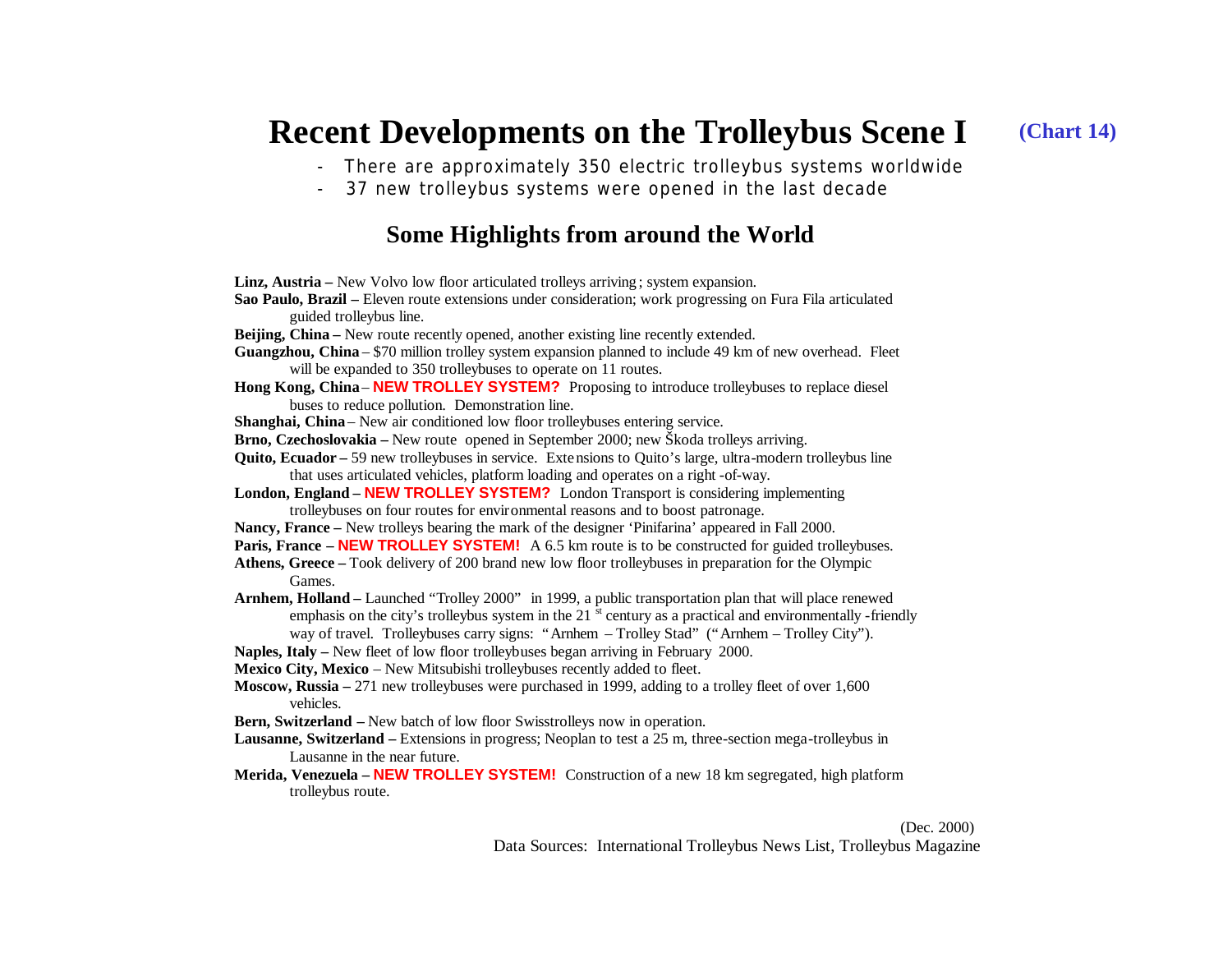## **Recent Developments on the Trolleybus Scene II**

#### City Approx. Active Fleet Recent Developments Boston 40 Flyer (1976) Current fleet to be replaced w. **new trolleys**; **new route** planned east of Downtown Boston to use Neoplan articulated low floor trolleys. Dayton 57 ETI/Skoda (1998-99) Fleet renewed in 1998-99; last of four new **extensions** opened August 20, 2000. Edmonton 59 BBC/GMC Recent overhead upgrades; new trolley power substation opened in Sept. 2000. Philadelphia 66 AM General (1979)  $\frac{1}{44}$  M in budget for **new trolleys**, 2004-2011. Frankford Depot to be rewired. San Francisco | 276 Flyer (1976-77) 60 Flyer artic (1993) Fleet currently undergoing renewal with **new 40 and 60 foot trolleys** from ETI/Skoda. Seattle 102 AM General (1979) 46 MAN artic (1986 ) 236 Breda artic dual mode (1990) AM General **fleet being 'rebodied'** using 100 40 ft. Gillig bodies on order and updated/refurbished electrics and controls; construction on an **extension** to Rte. 36 to be completed in June 2001. **Vancouver 244 Flyer (1982-83) Vancouverites promised new low floor trolleys within next five years; new 0.8 km extension into Stanley Park to be completed by Spring 2002.**

### **Some Highlights from Canadian and U.S. Cities**

(May 2001)

Data sources: International Trolleybus News List, Trolleybus Magazine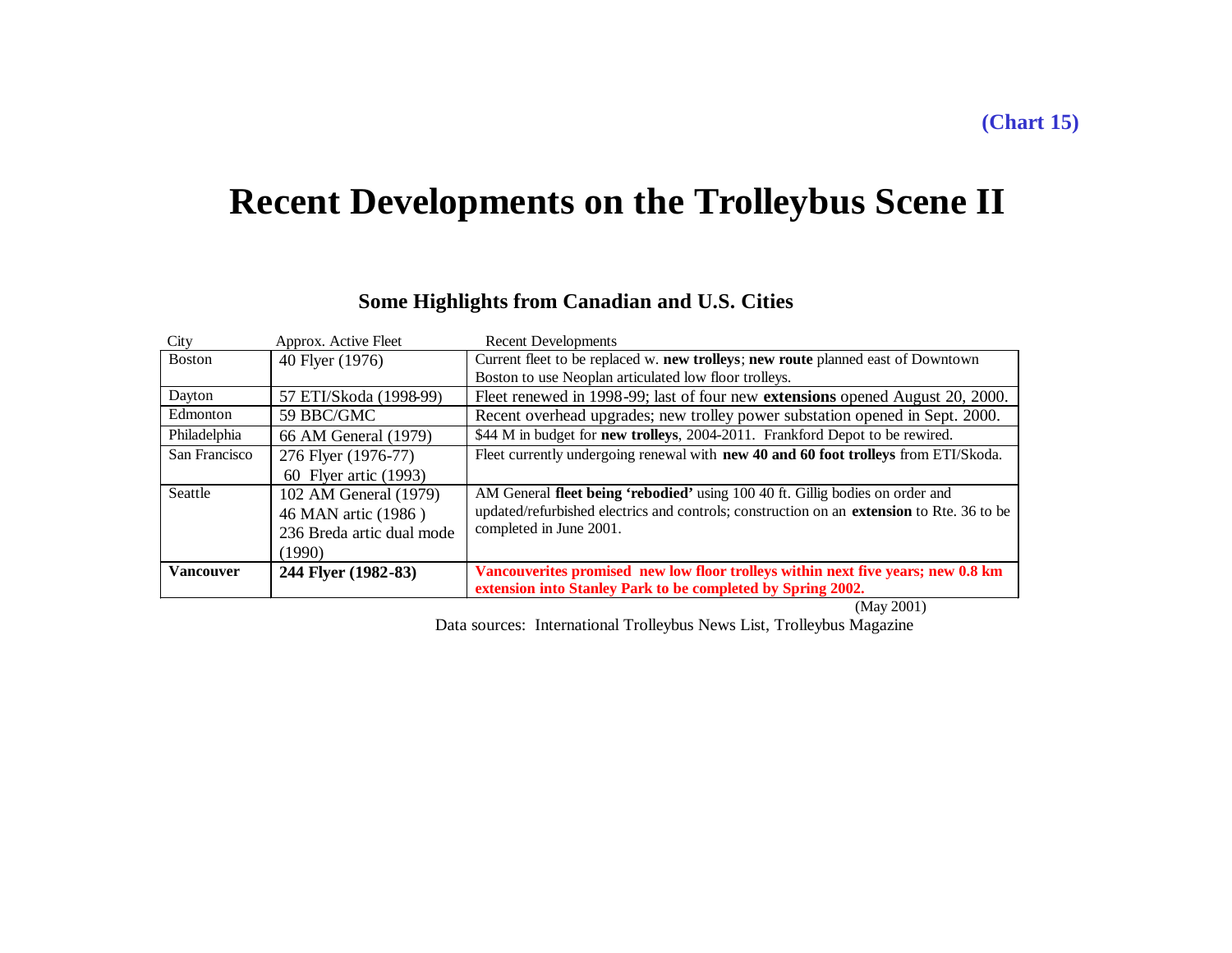

**Comparative Maximum Levels of Air Contaminant Emissions by Mode of Propulsion** (in g/km)

Sources: NAAVC/OTT (1999), TransLink (1999) NAAVC/OTT figures based on tests using CBD cycle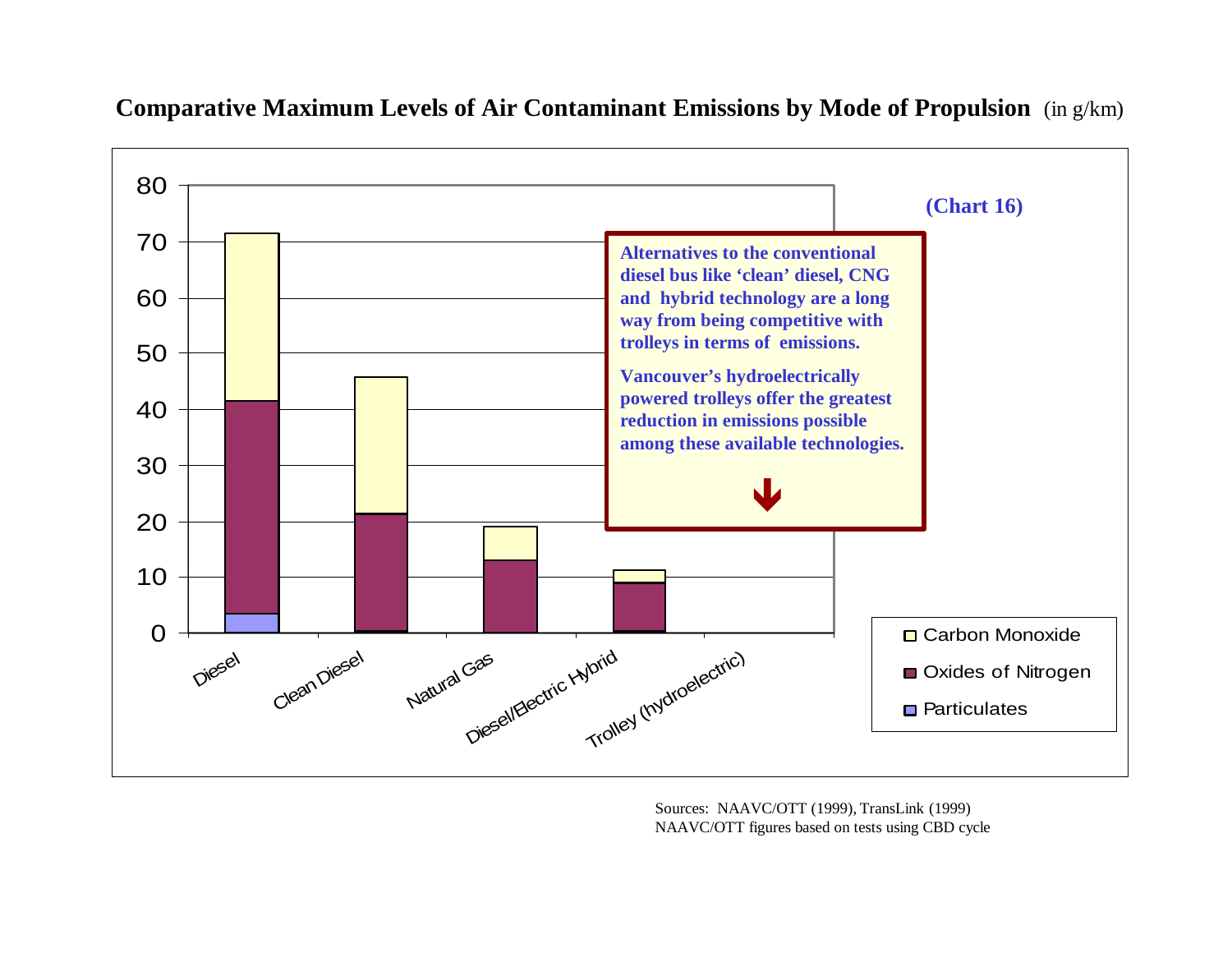diesels. But significant contaminant emissions are still produced. In addition, like any other internal combustion vehicle, the CNG bus' emissions are released into the streets and are breathed in by pedestrians and transit users. In spite of the reduction in contaminant emissions over diesel levels, there have been studies in both the UK and the United States linking emissions from compressed natural gas buses to cancer.<sup>2,4,14</sup> A recent Swedish study claimed the cancer risk was higher with CNG than with 'clean' diesel buses equipped with particulate traps. $4$  The risks stem from ultra-fine particulate and the formaldehyde component in the CNG exhaust.<sup>2</sup> A recent item in the journal *Professional Engineering* raised the point that all the health risks posed by the ultra-fine particles released in CNG emissions need to be thoroughly evaluated before a massive switch to CNG is deemed beneficial.<sup>46</sup>

While CNG buses may produce less air contaminant emissions, they are worse offenders than diesel buses in terms of greenhouse gases.<sup>2,40</sup> CNG buses release methane as a result of incomplete combustion. Methane has a value as a greenhouse gas (Global Warming Potential) *21 times higher than that of CO2*. Typical CNG noise emissions are only slightly lower than those of a diesel bus; in some instances they are actually greater.

CNG buses require expensive refueling infrastructure to permit their operation and specially equipped maintenance shops to repair them because of the volatility of the fuel. They are also much more maintenance intensive than either diesel or trolleybuses, not only because the engine and fuel system require more maintenance, but the higher vehicle weight also takes its toll on the braking system.<sup>42</sup> Data from TransLink indicates that CNG buses consume about 20% more fuel than diesel buses and are therefore much less energy efficient than either the diesel or the trolley.<sup>42</sup> Their reliability is poorer than trolleys or diesels. Because of the weight of the CNG fuel tanks, the ability of the CNG vehicle to handle heavy passenger loads is reduced compared to diesel or trolley vehicles of equivalent size.<sup>42</sup> In essence, one pays higher costs to operate CNG buses for a loss in energy efficiency and reliability--and in many respects for questionable and certainly limited environmental gain over new technology diesels. Some transit systems have cited the operational costs of CNG buses as being higher than for diesels or trolleys.<sup>6</sup>

Coast Mountain Bus Company operates 50 CNG buses out of its Port Coquitlam garage. They do not plan to purchase more CNG buses because of the very limited advantages they provide. The Toronto Transit Commission operates 125 CNG buses and has ten years of CNG experience. The TTC found that the supposedly 'clean' emissions profile of the CNG bus rapidly deteriorated after about two years of service, reducing its claimed advantage over diesel. $4$  They have also found the operating and maintenance expense of CNG vehicles, together with rising natural gas prices, quite daunting. TTC Chairman Howard Moscoe issued a statement in August 2000 that the transit authority regretted the abandonment of its clean electric trolleybus system some years ago under the assumption that CNG would provide a relatively clean and viable alternative.<sup>4</sup>

The MBTA in Boston is currently acquiring CNG vehicles, as are several other transit operators in the United States and especially in California as an alternative to dieselpowered buses. However, these cities lack Vancouver's extensive investment in trolleybus infrastructure.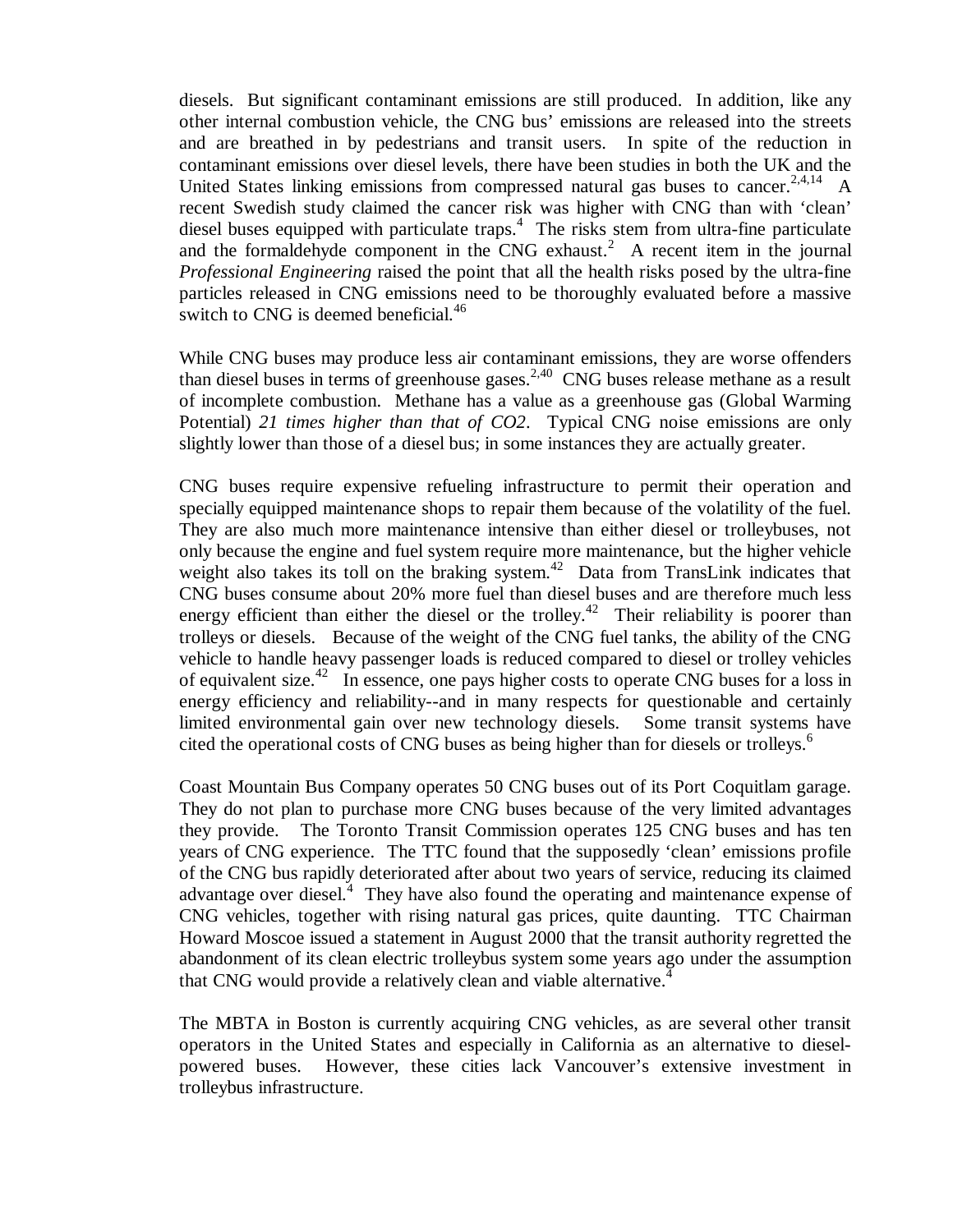*Diesel-Electric Hybrid* The *Hybrid Diesel-Electric* bus represents a new technology in the industry, although this concept has been used to power railroad locomotives for several decades. There are some differences among the various hybrid drive trains, but essentially this technology employs a diesel engine (of smaller displacement than for a regular diesel bus) operating at a relatively constant speed. The engine keeps a battery pack charged which supplies power to an electric traction motor(s). At cruising speeds, the diesel engine generates enough electricity to move the bus, while additional power is drawn from the batteries for acceleration.<sup>17</sup> New York City Transit, among others, has been testing such vehicles and intends to begin replacing its diesel fleet with them. The MBTA in Boston also intends to place hybrids into service as a diesel substitute.<sup>21</sup> (Boston will *not* use hybrids to replace electric trolleys.)<sup>21</sup> Experience with the hybrid in a wide range of service conditions is not extensive at this time, so it is really not yet a proven technology in the same sense as diesel propulsion, trolleybus or even CNG. Some problems have been cited under heavy load conditions as well as when ascending steep grades. The long-term maintenance cost profile for these vehicles is still unknown, but one must consider that there are essentially two separate propulsion systems to maintain.

So far, New York City has given the hybrid a fairly favorable rating. Fuel consumption compared to standard diesel buses is reduced by at least 30%; <sup>49</sup> noise is also reduced compared to standard diesel because of the fact that the engine is not placed under additional load during acceleration. Performance has been rated favorably on flat surfaces and in stop-and-go traffic. CO and NOx emissions are reduced below the levels of both conventional diesels, 'clean' diesels and even CNG buses, <sup>49</sup> but the hybrid still fares poorly against the cleanliness of trolleybuses with respect to these pollutants. The hybrid still releases particulate emissions into the streets, although in lesser amounts than vehicles powered solely by diesel. Because of its reduced emissions, it may have a lesser health impact than the use of diesel buses, but its health impact is certainly many times greater than the trolley's. CO2 is also reduced over diesel bus levels.

In short, the hybrid diesel-electric appears hold much promise as an alternative to diesel buses on routes with low ridership, where erecting overhead wires is not feasible. It is conceivable that with sufficient development, these vehicles could one day displace diesel buses. *The hybrid, however, makes a poor substitute for Vancouver's trolleybuses which have essentially no negative environmental impacts.*

*Fuel Cell Bus*

An emerging new technology is seen in the much talked about *Hydrogen Fuel Cell* bus, engineered by such well-known companies as Ballard Power Systems. The fuel cell bus uses a set of hydrogen "fuel cells" to produce electricity. The electricity is stored in battery packs, from which it is fed to an electric traction motor(s). The most recent engineering efforts have sought ways to eliminate the battery pack as it has been labeled a source of problems.<sup>7</sup> Similar to CNG buses, hydrogen fuel cell vehicles must be equipped with leak detectors because hydrogen is extremely volatile.<sup>40</sup>

It must be emphasized that the fuel cell bus is truly experimental at the present time. While fuel cells may hold promise in some applications for the future, technologies with a proven track record will always be the most desirable choice for any transit authority seeking to acquire vehicles simply for reasons of reliability and the relative predictability of costs.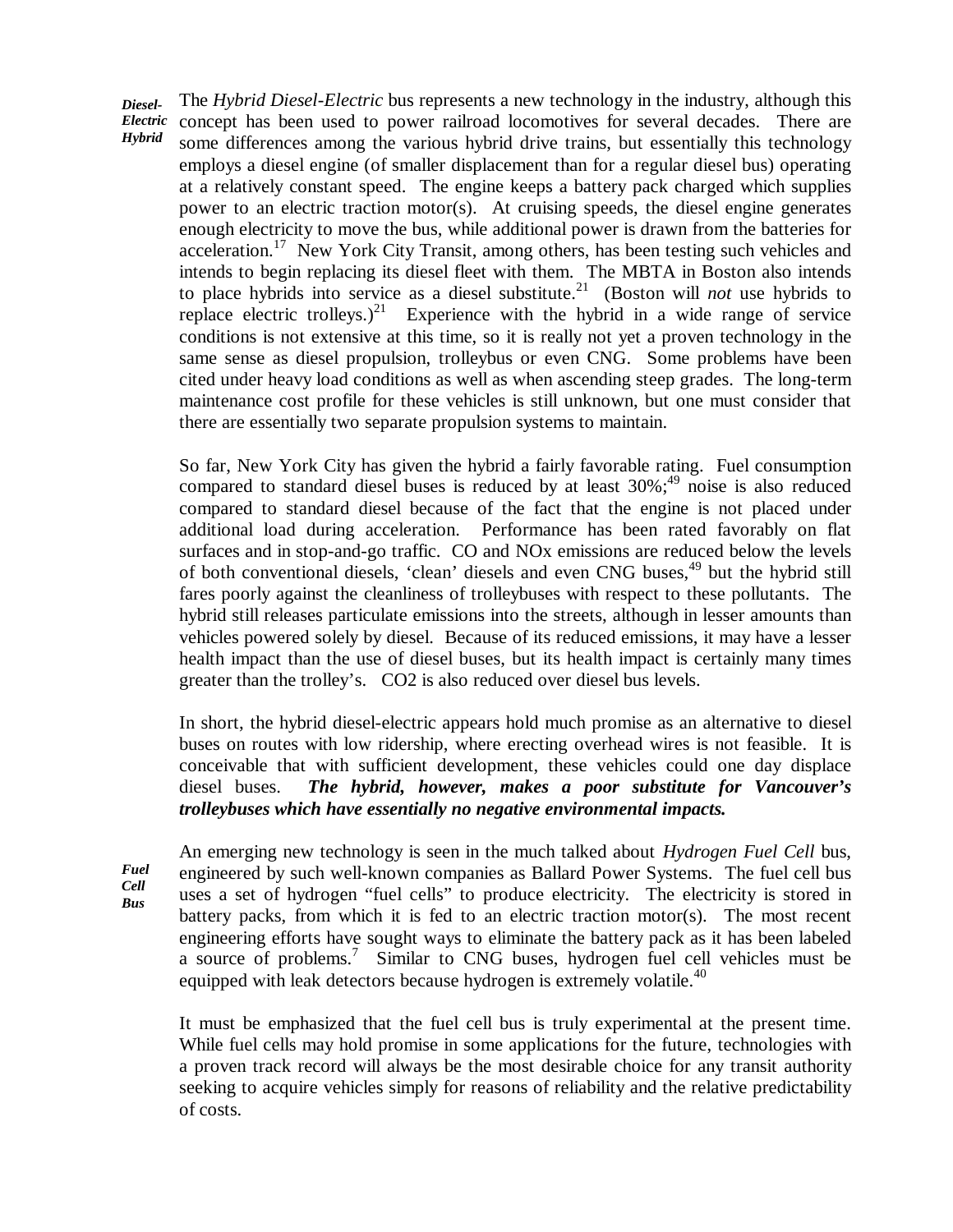Hydrogen fuel cell buses face a number of tough obstacles that must be overcome to make them viable transit vehicles. First of all, the fuel cells and storage tanks are extremely heavy. Without even a single passenger on board, 40-foot fuel cell buses on test had about the weight of an equivalent diesel bus *with a fully seated load*. Because of vehicle weight limitations, a current fuel cell vehicle could not currently handle the passenger volumes found on typical mainline bus routes. Acceleration was cited as a problem on early fuel cell test buses in the GVRD and in Chicago. In one incident in Vancouver, a fuel cell bus was unable to ascend a hill. Subsequent adjustments and modifications to the vehicle managed to overcome this, but somewhat to the detriment of fuel consumption. In Vancouver tests, the range and reliability of these vehicles was such that they were only permitted to remain in service for a maximum 4.5 hours at a time.<sup>7</sup>

Similar to CNG buses, fuel cell vehicles require expensive infrastructure.<sup>26</sup> This may include equipment to produce and store hydrogen as well as special refueling stations. The fuel costs alone for the operation of fuel cell test buses in Vancouver were found to be at least three times those of a diesel or trolleybus.<sup>7</sup> The investment of large sums of money in this infrastructure represents a questionable venture for most transit systems at this time, particularly when one considers that a similar investment in trolleybus infrastructure would at least result in adopting a proven technology. The British Columbia provincial government once proposed offering an annual subsidy of \$40 million to TransLink for the operation of fuel cell buses. Given the reliability and cost issues, the transit authority considered such funds might be better spent on adding 40 km of overhead to its trolleybus system each year.

*Fuel cell vehicles are practically a non-starter in terms of energy efficiency*. The fuel cell bus requires uses at least 9 kWh of electricity to produce 1 kWh of tractive output at the wheels of the bus. A trolleybus without regenerative braking needs only 1.56 kWh of electricity to produce 1 kWh of tractive output; regenerative braking can reduce the energy requirement down to 1.1 kWh for each kWh of output.<sup>54</sup> This makes the trolley at least six times more energy efficient than a fuel cell bus.<sup>54</sup> Factoring in the reduced passenger capacity of a fuel cell bus, the trolley becomes about 12 times more efficient.<sup>54</sup> Even in the most optimistic scenario of fuel cell development, the trolleybus is still likely to remain 5 times more energy efficient. **Chart 17** compares the energy efficiency of the fuel cell bus to a trolleybus and a battery bus in terms of number of vehicles that can be driven by one unit of power. Chartered Mechanical Engineer Irvine Bell estimates the total energy efficiency of a fuel cell bus at around 11%. This compares with a diesel bus at 25-40% and a trolleybus driven by electricity generated by the latest high technology gas-powered turbines at upwards of 60%. Hydroelectric power is a renewable resource.

The operation of large numbers of fuel cell vehicles requires a large and steady supply of hydrogen. Currently, the most readily available and most economical sources of hydrogen are fossil fuels. The hydrogen molecules are removed by a process called "stripping". 31 *The making of hydrogen in this fashion creates considerable quantities of carbon dioxide and thus contributes to the greenhouse effect*. Although the amount of CO2 produced is slightly less than that for internal combustion vehicles operating on standard diesel fuel or gasoline, there are some indications that changes to the fuel can actually reduce CO2 emissions on internal combustion engines below the amounts that would be generated in hydrogen production.<sup>31</sup> Using data gathered by Daimler-Benz,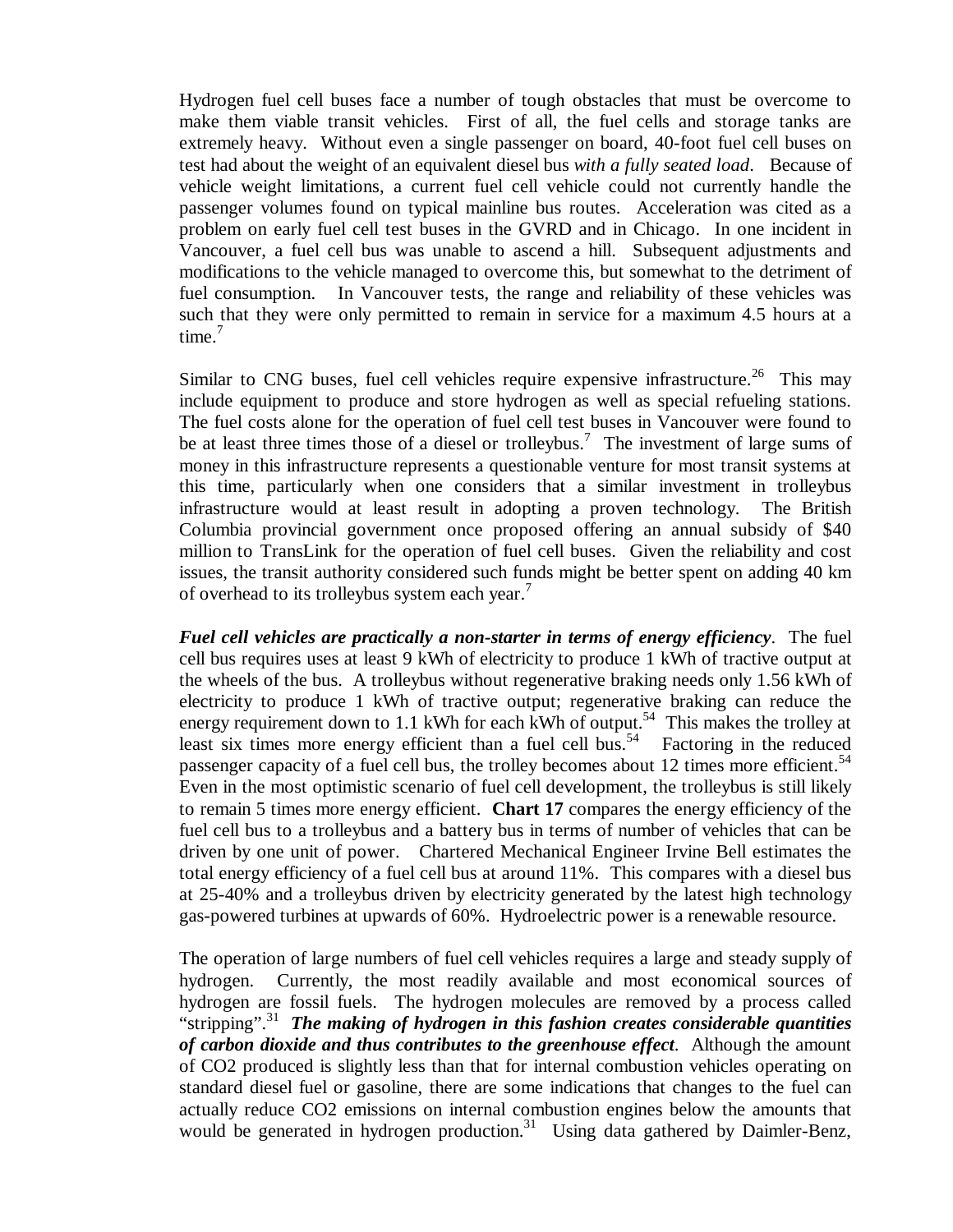**(Chart 17)**

# *Energy Efficiency of Fuel Cell Vehicles*

# **Ten units of power produced at a power plant will power:**

- **ten** direct electric vehicles ( e.g. trolleybuses)
- **five** lead-acid battery vehicles
- **one** fuel cell vehicle

*Fuel Cell bus developers have promised a lot. Aside from the fact that their vehicles are yet unproven in the rigors of heavy transit service, they are also very poor in terms of energy efficiency.*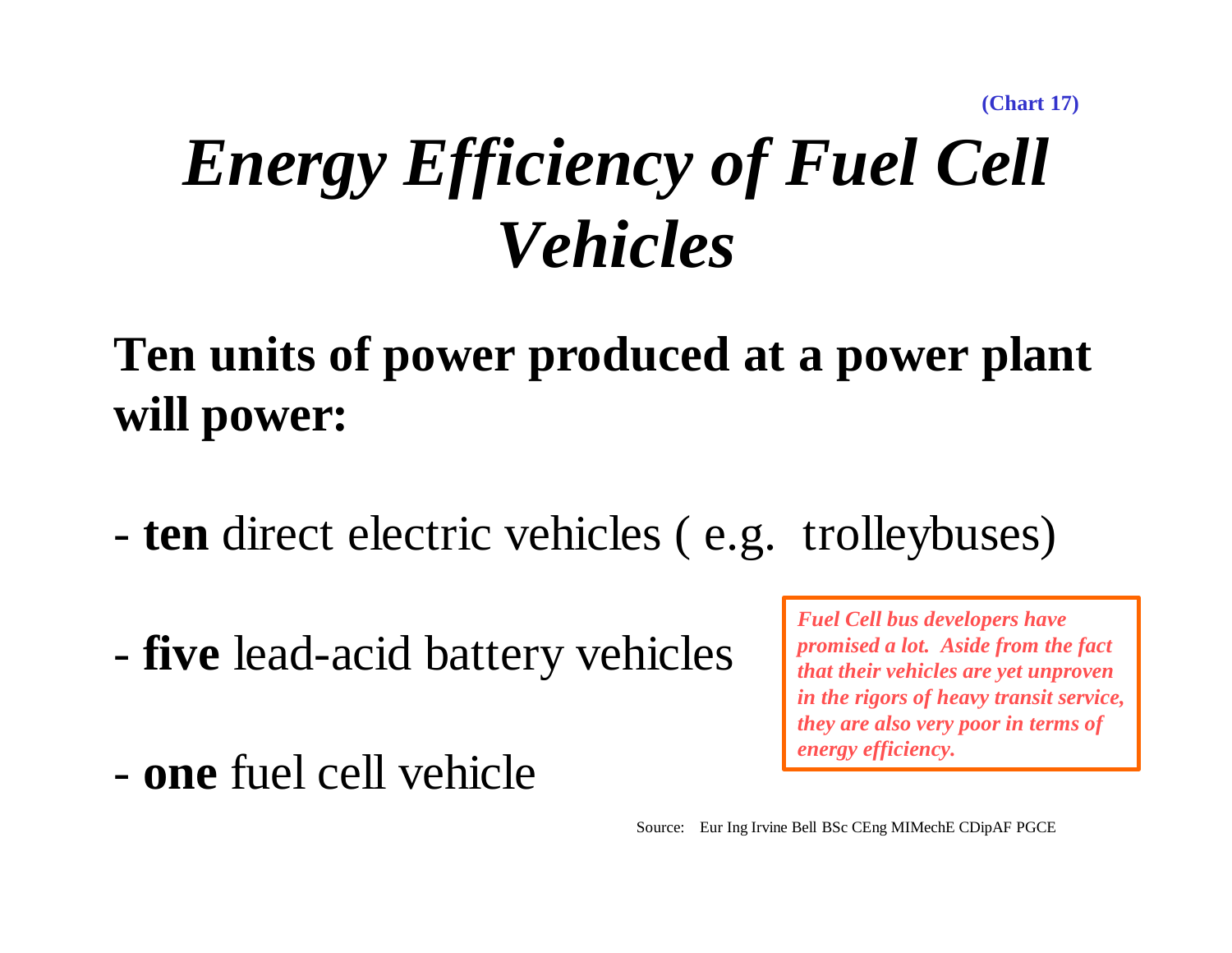**Chart 18** shows that hydrogen production for the operation of a subcompact car would yield 77% of the CO2 emissions that would be generated by the same car with a diesel engine.<sup>26</sup> Thus, the ability to effect substantial reductions in greenhouse gases through the use of fuel cell buses in, say, the next fifty years is highly questionable even if the technology can be made reliable and affordable. The prospect of reducing GHG emissions with trolleybuses appears far greater (and more economical!) than would be the case with the most feasible methods of hydrogen extraction.

### **Summary**

The Washington Society of Professional Engineers made several key findings when they undertook to assess the continued economic viability of the Seattle trolleybus system some years ago,<sup>3</sup> and their conclusions have much in common with many of the points raised above with respect to promoting the trolleybus in Vancouver. Some of the statements made by the Washington engineers that are applicable to *any* trolleybus operation are included on **Chart 19**.

As has become evident in the foregoing, there are very solid reasons to support the retention of the trolleybus system in Vancouver and to encourage increased use of trolleys in the future. Concisely stated, a basis for support can be built on the following key points (**Chart 20**):

• Vancouver has extensive trolleybus infrastructure with excellent utility value

- The infrastructure is in excellent condition
- Trolleybuses are twice as energy efficient as diesel buses
- Trolleybuses in Vancouver have ZERO EMISSIONS and are environmentally advantageous

• Diesel bus emissions have been linked to cancer, asthma and chronic respiratory diseases; trolleys have no such associations with mortality and disease

• Trolleys have no health costs associated with their operation; diesel emissions are associated with considerable health costs

• Trolleybuses do not emit greenhouse gases and could therefore earn carbon credits

• In the urban setting, trolleybuses make no significant contributions to noise pollution

• Trolleybuses are favored by citizens and have a greater potential to increase transit ridership than diesel or other internal combustion powered buses

• Electrically powered street transit helps provide security against future cost increases associated with declining oil reserves

• The popularity of the trolleybus around the world has been growing over the past 20 years

• Other trolley systems in Canada and the U.S. have moved in the direction of renewing their trolleybus fleets with new trolleybuses

• None of the existing and new alternative technologies (CNG, hybrid) can really compete with the trolleybus in terms of emissions, health effects, load capacity, noise or reliability. Fuel cell buses are currently unproven, but are an absolute non-starter in terms of energy efficiency. Fuel cell buses also contribute greenhouse gases during the production of the hydrogen required to power them.

### *Continuation and expansion of trolleybus service will ensure a commitment toward better public transit, a better quality of life and a better environment for all residents of the GVRD.*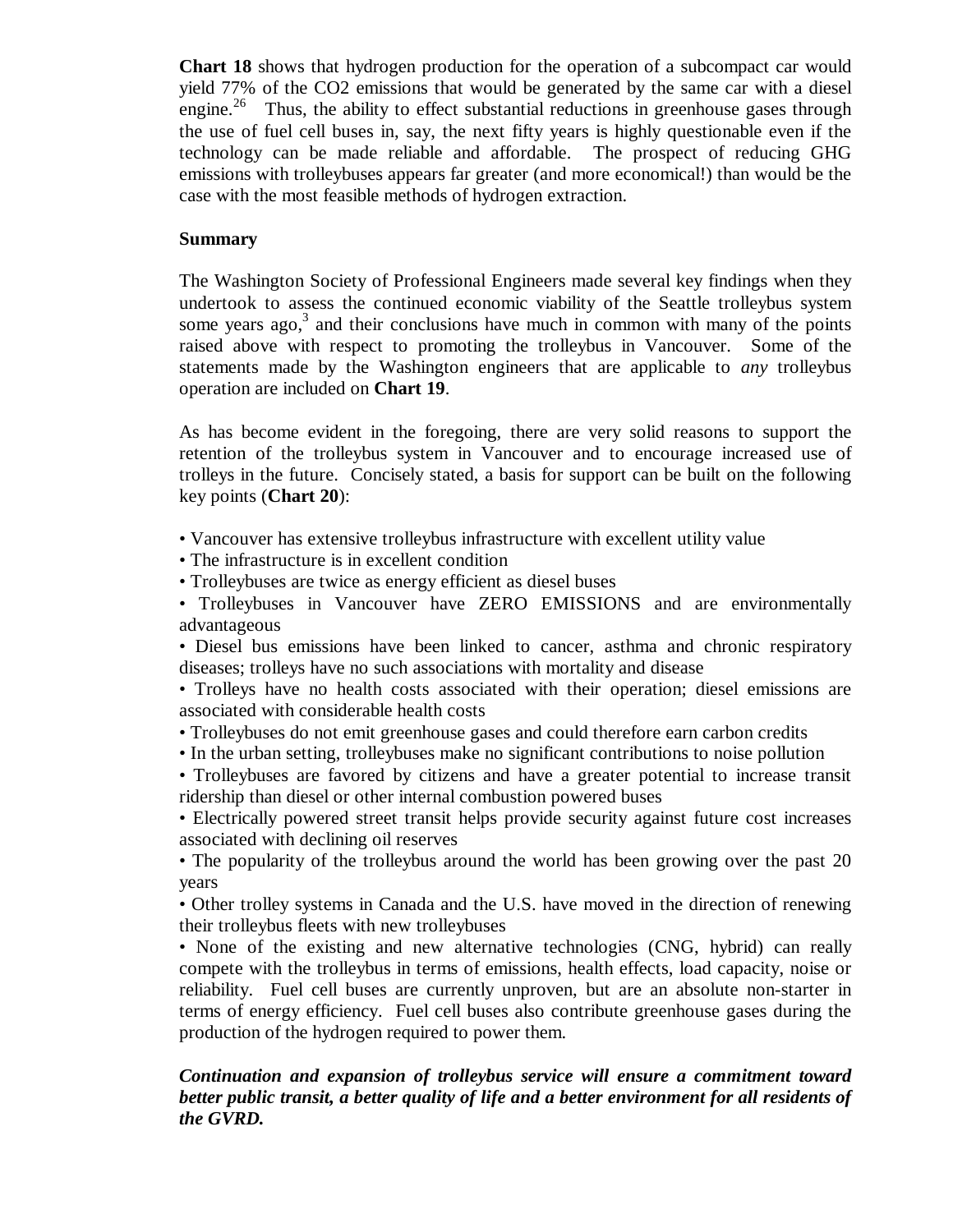## **Energy Requirements and Carbon Dioxide Emissions for a Subcompact Car**



*With currently available methods of hydrogen production, fuel cells do not contribute significantly to greenhouse gas reduction.*

Fuel cell emissions based on hydrogen generated from natural gas or methanol. Note that fuel cell technology still results in 77% of the CO2 emissions produced by a diesel engine.

Sources: Daimler-Benz (1994); Ian Fisher, Electric Trolleybuses in Vancouver, 1997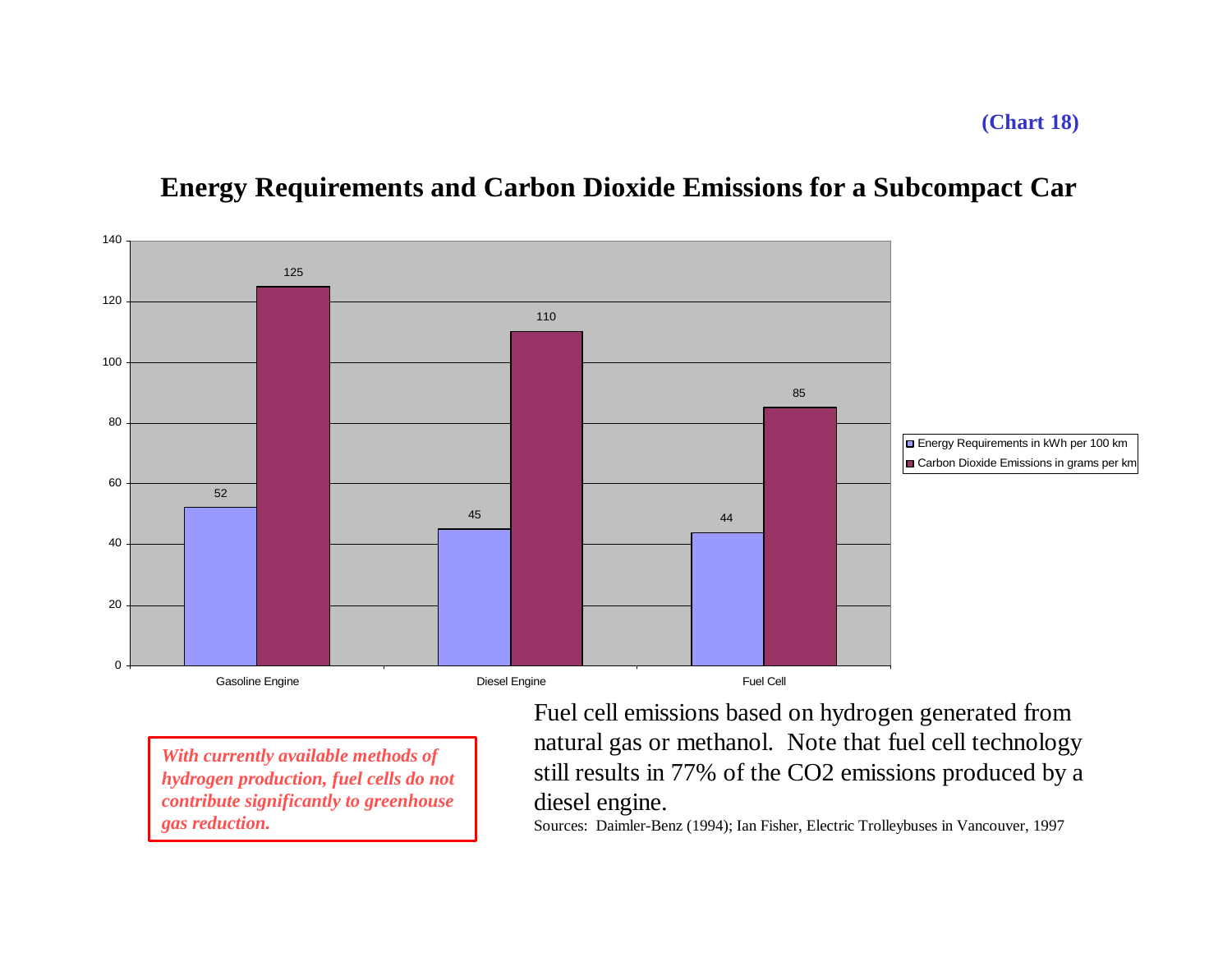## **Statements of the Washington Society of Professional Engineers with regard to trolleybus operations and the replacement of trolleybuses by diesel-powered vehicles**

**(Chart 19)**

- The . . . general belief that the diesel engine is the most efficient and adaptable of all motive units for urban transit vehicles is a modern-day phenomenon that finds a parallel only in such well-known misconceptions of the past as the world is flat!

- [A] major function of an urban transit system is to transport patrons to and from the central business district--without strangling it! This cannot be done with the motorbus, particularly the diesel because of the offensive odor and high toxicity of its exhaust.

- Subsidizing an all-diesel system is tantamount to subsidizing the motor coach industry and air pollution.

- No urban community can afford to use the diesel bus for transit purposes . . . from the standpoint of . . . air pollution and public health.

- The ultimate in poor transit management is the practice of scheduling motorbuses under the wires, when trolleys are left standing idle in the barn.

- Those who contend that the cost per mile is meaningful as a method of evaluating equipment either do not have adequate knowledge to express an opinion on the matter, or their motives must be suspect.

- Cost of power and maintenance of trolley overhead track and feeder are negligible in the overall costs of operating. The three largest costs, by far, are platform hours, equipment maintenance and garaging and administrative and general expense. Whatever management's reason for conversion [to diesel], economy of operation and service to the patron have nothing whatsoever to do with it!

- Any proposal contemplating the retirement of an efficient trolley coach operation of assured longevity and utility value and the abandonment of its newly constructed substation system not only indicates a lack of moral responsibility to the public and a sister city utility, but also a complete disregard for the realities of economics. (S. M. Shockey)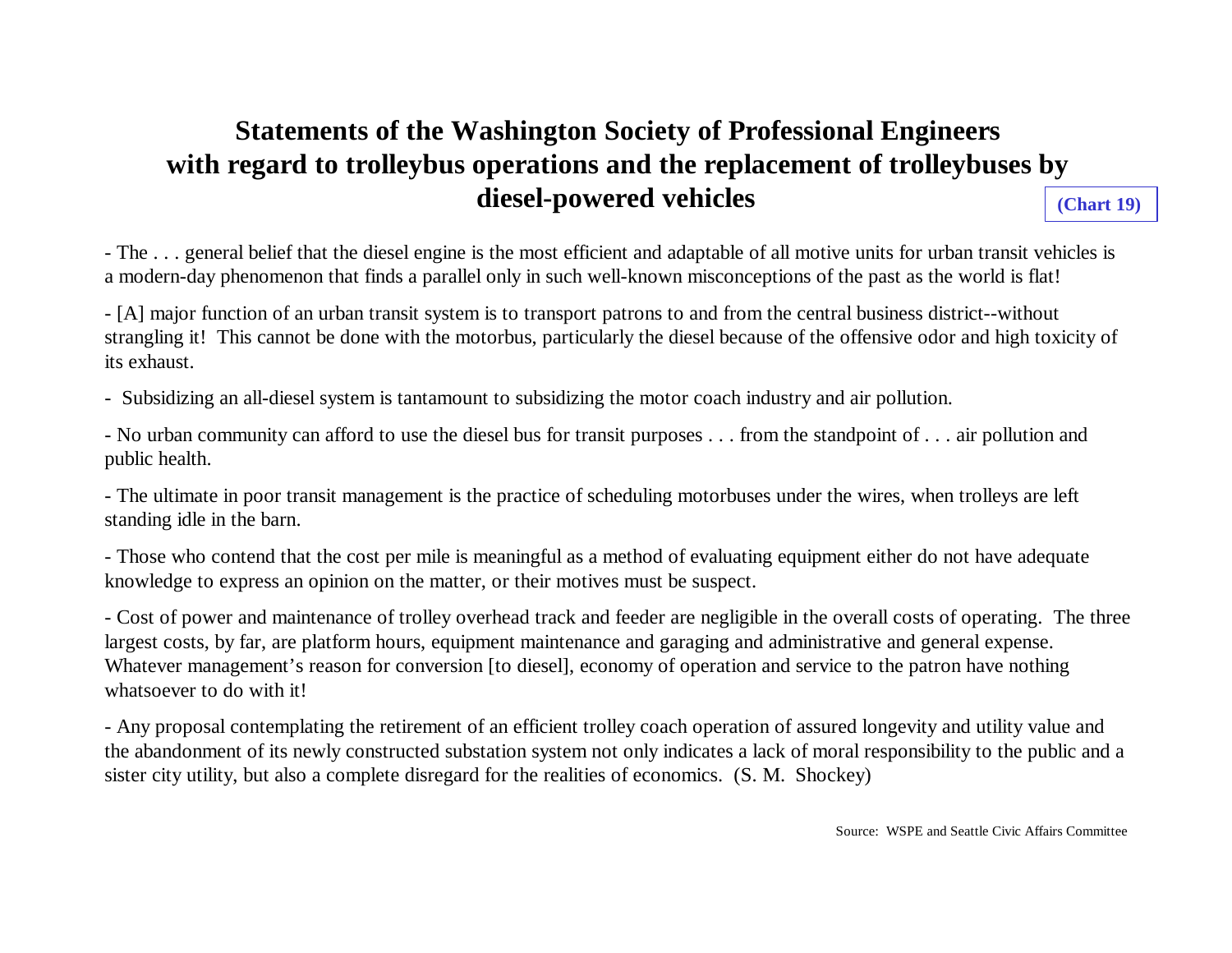## **Reasons to Support Trolleybus Usage in Vancouver**

**(Chart 20)**

- **Vancouver has extensive trolleybus infrastructure with excellent utility value**
- **The infrastructure is in excellent condition**
- **Trolleybuses are twice as energy efficient as diesel buses**
- **Trolleybuses in Vancouver have ZERO EMISSIONS and are environmentally advantageous**
- **Diesel bus emissions have been linked to cancer as well as asthma and other chronic respiratory diseases; trolleys have no such associations with mortality and disease**

**• Trolleys have no health costs associated with their operation; diesel emissions are associated with considerable health costs**

- **As ZERO EMISSION VEHICLES, trolleys do not produce greenhouse gases and could earn carbon credits**
- **In the urban setting, trolleybuses make no significant contributions to noise pollution**

**• Trolleys are favored by citizens and have a greater potential to increase transit ridership than diesel or other internal combustion powered buses**

**• Electrically powered street transit helps provide security against future cost increases associated with declining oil reserves**

**• The popularity of the trolleybus around the world has been growing over the past 20 years**

**• Other trolley systems in Canada and the U.S. have moved in the direction of renewing their trolleybus fleets with new trolleybuses**

**• None of the existing and new alternative technologies (CNG, Hybrid) can really compete with the trolleybus in terms of emissions, health effects, load capacity, noise or reliability. Fuel cell buses are currently unproven, but are an absolute non-starter in terms of energy efficiency. Fuel cell buses also contribute greenhouse gases during the production of the hydrogen required to power them.**

**Continuation and expansion of trolleybus service will ensure a commitment toward better public transit, a better quality of life and a better environment for present and future generations in the GVRD.**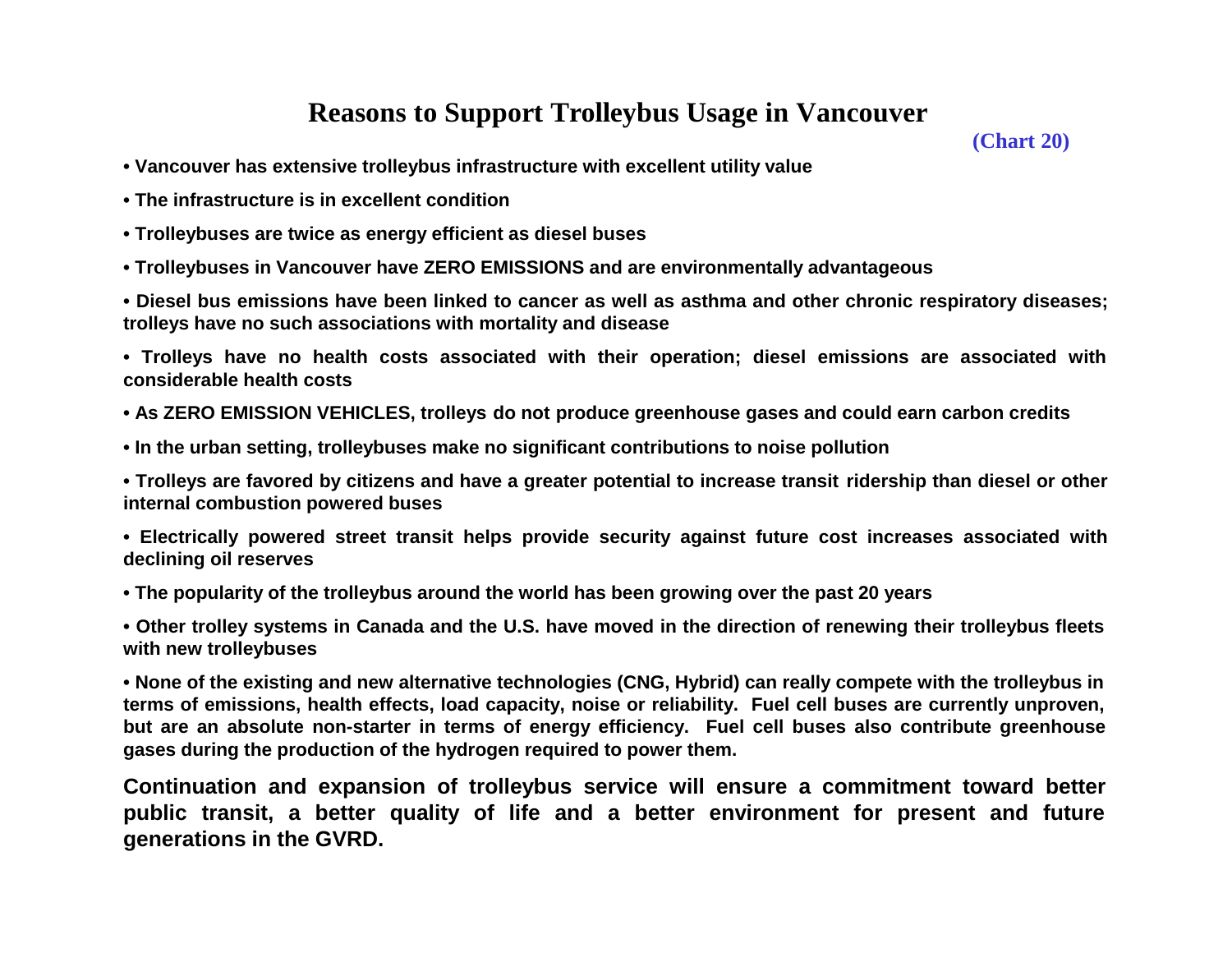### **Key Sources**

(Note: Superscripted numbers in text refer to source numbers below.)

<sup>1</sup>" A Cleanup for the Big Rigs", *The New York Times*, December 26, 2000.

<sup>2</sup> Analysis of Alternative Fuel Technologies for New York City Transit Buses. NYC Transit Riders Council, February 2000.

3 *An Analysis of Simpson and Curtin's Report to the Mayor's Transit Study Committee of Seattle called "Financial Requirements of Seattle Transit System",* Seattle Civic Affairs Committee of the Washington Society of Professional Engineers (E. E. Van Ness, et. al.), February 1966.

4 "Another Major City Sours on CNG; Advocate Report attacks Clean Diesel", *Diesel Fuel News*, August 14, 2000.

5 *American Public Transportation Association* (APTA) website: "Statistics" (http://www.apta.com)

<sup>6</sup> APTA Electric Bus Subcommittee Meeting, February 14-16, 1999. Notes.

 $7$ APTA Electric Bus Subcommittee Meeting, November 8, 1999. Notes.

<sup>8</sup>. ARB cuts Emissions from Transit Buses", News Release of the California Environmental Protection Agency— Air Resources Board, February 24, 2000.

9 "Berkeley-Oakland-San Leandro Major Investment Study"*, Community Connections* (published by AC Transit, http://www.actransit.org/mistudy.html), Spring 2000.

<sup>10</sup>*Better Public Transit: An Essential Economic Strategy for Canada*. Canadian Urban Transit Association, 2000.

<sup>11</sup>Burmeister, Jürgen. "KAN Masterplan und Trolley 2000: Nahverkehr in der Region Arnhem-Nijmegen", *Stadtverkehr International*, June 1998.

<sup>12</sup>Clark, Robert*. Guidelines for the Planning and Operation of Trolley Bus Service in Edmonton.* 1984.

<sup>13</sup>*Coast Mountain Bus Company* website (http://www.coastmountainbus.com)

<sup>14</sup>"Debate heightens over Compressed Gas", *The Earth Times* (http://www.earthtimes.org/aug/environmentdebateheightensaug3\_00.htm), August 3, 2000.

<sup>15</sup>"Diesel Cited as Health Hazard", *The Georgia* Straight, December 7-14, 2000, p. 11.

<sup>16</sup>*Diesel-Electric Hybrid Buses: Addressing the Technical and Public Health Issues*. Clean Air and Energy, Transportation Policy Papers of the Natural Resources Defense Council, April 1999.

<sup>17</sup>Diesel Electric Hybrid 40' Low Floor Coach DE40LF (Information pamphlet produced by New Flyer Industries, Winnipeg, Manitoba, 1999.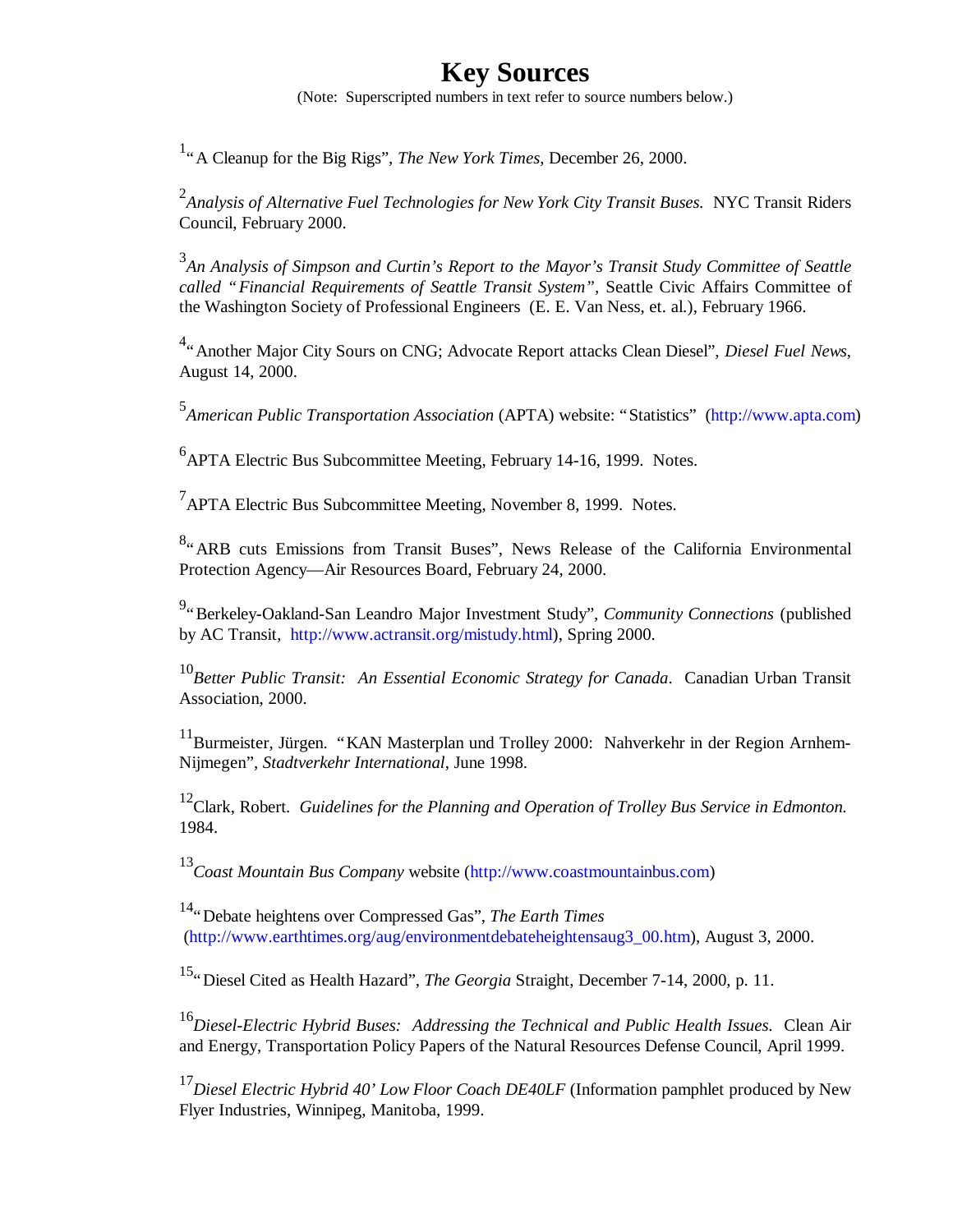<sup>18</sup>"Diesel Exhaust Contributes to Lung Cancer", *Mediconsult/Reuter's Health Information* (http://www.mediconsult.com/mc/mcsite.nsf/condition/general~reuters+news~mstg-4mdv4n), July 19, 2000.

<sup>19</sup>*Diesel Particulate Matter and Associated Environmental Concerns: Health Risks and Tradeoffs.* Vancouver: The Onroad Diesel Emissions Evaluation Task Force, March 3, 2000.

<sup>20</sup>*Discover*, October 2000, p. 85.

<sup>21</sup>Duffy, Jim. "Silver Lining in Boston", *Mass Transit*, November/December 2000, p. 10-26.

<sup>22</sup>"Early Warning: Class Actions possible from Diesel Fumes", *Transport Topics* (http://www.ttnews.com/members/printEdition/0003047.html), November 10, 1999.

<sup>23</sup>*Edmonton Transit Vehicles Survey - Public Opinions.* Edmonton Transit Marketing and Planning, Customer Services, April 1992.

<sup>24</sup>*Electric Trolley Bus Study for RTD and the LACTC, Final Report, Part A.* Booz, Allen and Hamilton, June 1991.

<sup>25</sup>*Exhausted by Diesel: How America's Dependence on Diesel Engines Threatens our Health.* Natural Resources Defense Council and the Coalition for Clean Air, April 1998.

<sup>26</sup>Fisher, Ian. *Electric Trolleybuses in Vancouver: Past, present and future alternatives.* (1997) Transport 2000 BC Website at: http://vcn.bc.ca/t2000bc/learning/\_trolleybus/trolleybus\_essay.html, 1997.

<sup>27</sup>*"*Global Warming*", Environmental Protection Association* website (http://www.epa.gov/globalwarming/glossary.html#S)

<sup>28</sup>*Greater Vancouver Regional District 1999 Emission Inventory Update for the Lower Fraser Valley Airshed*, August 2000. (www.gvrd.bc.ca)

<sup>29</sup>"How Carcinogenic is your Car?", Centre for Science and the Environment News Releases at: http://www.oneworld.org/cse/html/au/au4\_20000504.htm.

<sup>30</sup>"How good is your Diesel Engine?" *Deccan Herald*, December 5, 2000. (http://www.deccanherald.com/deccanherald/dec05/st1.htm)

<sup>31</sup>"How Green is your Hydrogen?", *The Economist*, April 2000, p. 74.

<sup>32</sup>"How Road Pollution pumps Asthma into Childrens' Lungs", *Daily Mail*, December 27, 2000.

<sup>33</sup>Hybrid *Electric Drive Heavy-Duty Vehicle Testing Project— Final Emissions Report*. Northeast Advanced Vehicle Consortium, West Virginia University, February 15, 2000.

<sup>34</sup>"L.A. Study links Cancer and Diesel Particulates", *Transport Topics* (http://www.ttnews.com/members/printEdition/0003075.html), November 17, 1999.

<sup>35</sup>Lawrence, Llew. "Why have Trolley Buses?" *Transit News,* November/December 1982.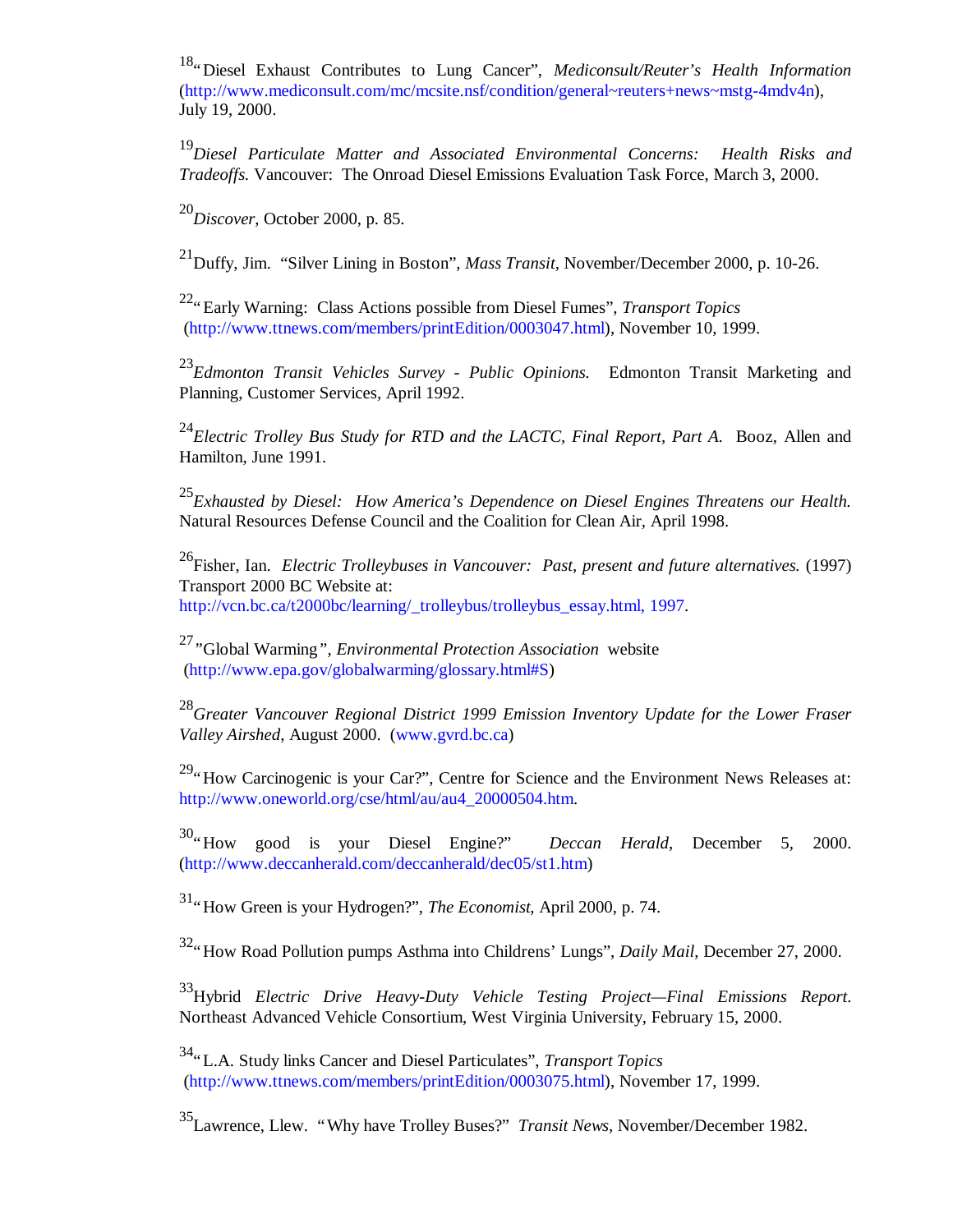<sup>36</sup>"Legislation to Prevent NYC Transit Diesel Bus Purchases", *Mobilizing the Region* (http://www.tstc.org/bulletin/19950421/mtr03107.htm), April 21, 1995.

<sup>37</sup>Leicester, Glen. *Trolleybuses in Vancouver – Overview*. BC Transit, August 15, 1988.

<sup>38</sup>Leicester, Glen. *BC Transit (Vancouver) Electric Bus Status Report to the APTA Electric Bus Sub-Committee Meeting in Vancouver, BC – February 14-16, 1999.* BC Transit, February 1999.

<sup>39</sup>"Libya urges cutting off oil supply", *The Oregonian*, December 26, 2000.

<sup>40</sup>Lythgo, Chris. *Bus Technology Review.* TransLink, September 1, 1999.

<sup>41</sup> Making the Case for Senior Government Support for Public Transit (Speakers' Package), Large Urban Communities Forum, UBCM Convention. October 24, 2000.

<sup>42</sup>"Natural Gas vs. Electric Power for Buses". Extract from correspondence from Glen Leicester, Manager, Implementation Planning, TransLink, located on the Electric Trolleybus Website at: http://members.home.net/dearmond/Natural\_Gas.htm.

<sup>43</sup>Natvig, Carl. "Economic Feasibility of Electrifying Selected Motor Coach Lines." San Francisco Municipal Railway Planning Division, 1982. (portion of a larger document)

<sup>44</sup>Natvig, Carl. *Five Year Plan 1977-82, Issue Paper No. 3: The Environmental and Economic Feasibility of Trolley Coach Expansion.* San Francisco Municipal Railway Planning Division, July 1978.

<sup>45</sup>Office of Transportation Technologies Heavy Vehicle Emissions Testing – Bus Emissions Database (http://www.ctts.nrel.gov/heavy\_vehicle/emissions.html).

<sup>46</sup>Porteous, A. "Of Particulate Concerns", *Professional Engineering*, January 31, 2001, p. 22.

<sup>47</sup>"Region's Air Cleaner— but More Polluted", *Times Colonist*, October 17, 2000, p. D9.

<sup>48</sup>*Risk Reduction Plan to Reduce Particulate Matter Emissions from Diesel-Fuelled Engines and Vehicles.* California Environmental Protection Association – Air Resources Board, October 2000.

<sup>49</sup>Siuru, W. D. "Study Shows Advantages of Hybrid-Electric Buses", *Mass Transit*, May 2000, p. 76-81.

<sup>50</sup>Slack, Chris. "The Euclid Corridor Improvement Project: Greater Cleveland Transit Authority Undertakes \$292 Million Euclid Renovation", *Busline*, January/February 2000.

<sup>51</sup>Snell, Bradford C. *American Ground Transport: A Proposal for Restructuring the Automobile, Truck, Bus and Rail Industries.* Presented to the Subcommittee on Antitrust and Monopoly of the Committee on the Judiciary, United States Senate. Washington: U.S. Committee on the Judiciary, February 1974.

<sup>52</sup>"South Bay won't get Natural Gas Buses", *San Francisco Chronicle*, December 15, 2000.